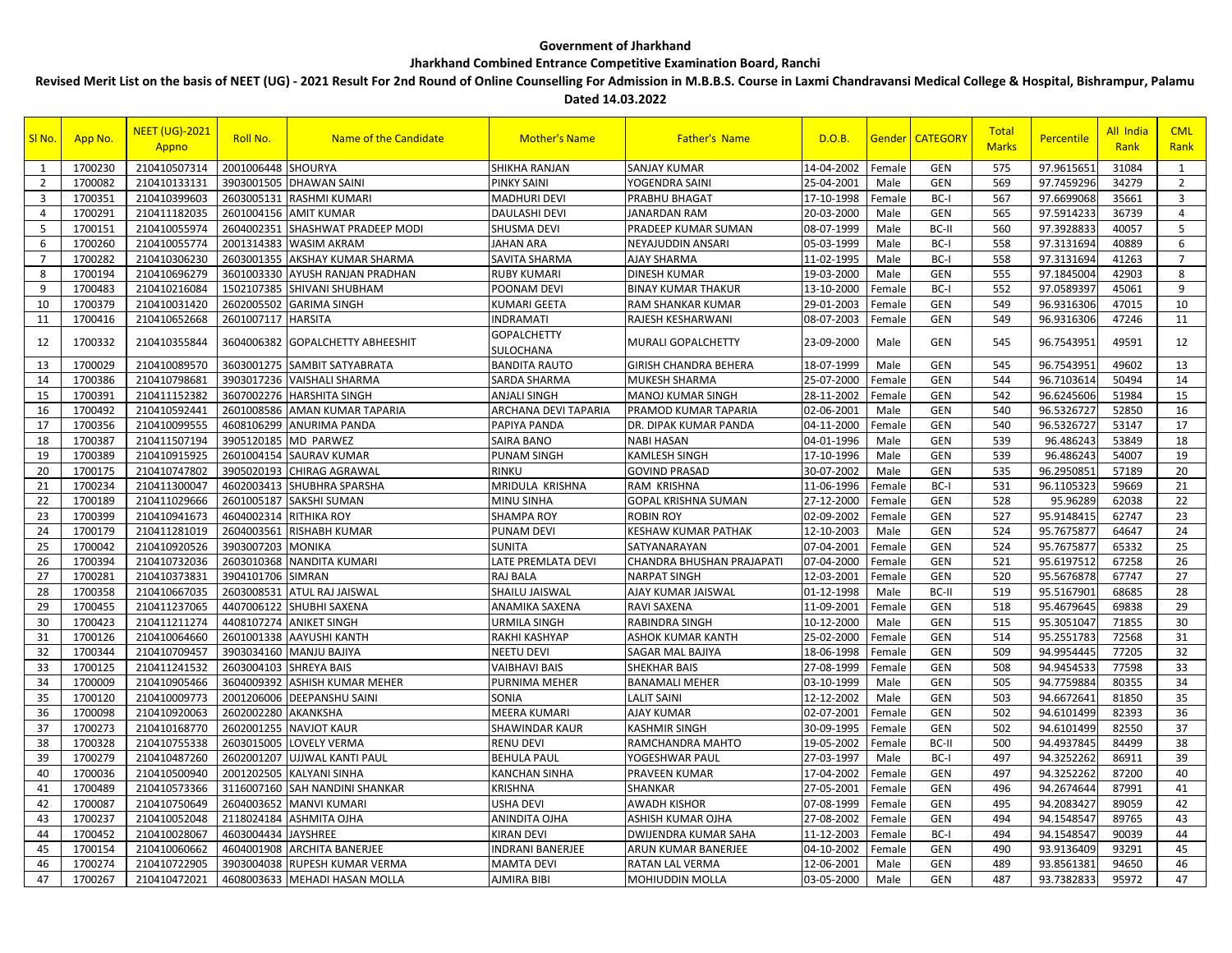| SI <sub>No.</sub> | App No. | <b>NEET (UG)-2021</b><br>Appno | Roll No.             | Name of the Candidate                          | <b>Mother's Name</b>                    | <b>Father's Name</b>          | D.O.B.            | Gender | <b>CATEGORY</b> | Total<br><b>Marks</b> | Percentile | All India<br>Rank | <b>CML</b><br>Rank |
|-------------------|---------|--------------------------------|----------------------|------------------------------------------------|-----------------------------------------|-------------------------------|-------------------|--------|-----------------|-----------------------|------------|-------------------|--------------------|
| 48                | 1700336 | 210410060504                   | 2603006482           | <b>ASHISH KUMAR ROY</b>                        | <b>MANJU DEVI</b>                       | <b>SUMAN KUMAR ROY</b>        | 20-11-1998        | Male   | <b>GEN</b>      | 487                   | 93.7382833 | 96053             | 48                 |
| 49                | 1700068 | 210410250906                   |                      | 3901004310 ABHILASHA GAUR                      | <b>JOLLY MISHRA</b>                     | SUBHASH CHANDRA SHARMA        | 04-01-2002        | Female | <b>GEN</b>      | 486                   | 93.677737  | 97348             | 49                 |
| 50                | 1700433 | 210410423894                   |                      | 2602002760 AASHRITI SHREYA                     | <b>RADHA SINGH</b>                      | <b>ALOK KUMAR</b>             | 13-12-1998        | Female | <b>GEN</b>      | 486                   | 93.677737  | 97393             | 50                 |
| 51                | 1700346 | 210410660233                   |                      | 3903219378 KAMLESH HARITWAL                    | <b>MOTA DEVI</b>                        | KAJOR MAL HARITWAL            | 15-05-1999        | Male   | <b>GEN</b>      | 484                   | 93.5493271 | 98756             | 51                 |
| 52                | 1700277 | 210410294558                   |                      | 2001219261 SHAURYA BHAGAT                      | PRITY BHAGAT                            | S N BHAGAT                    | 19-12-2002        | Male   | <b>GEN</b>      | 484                   | 93.5493271 | 98914             | 52                 |
| 53                | 1700214 | 210411164960                   |                      | 3904101345 KHUSHWANT SINGH RATHORE             | SARITA KANWAR                           | <b>GAJENDRA SINGH RATHORE</b> | 18-01-2000        | Male   | <b>GEN</b>      | 482                   | 93.4302419 | 101071            | 53                 |
| 54                | 1700251 | 210410374101                   |                      | 2602001336 PRAKASH PRADHAN                     | <b>USHA DEVI</b>                        | <b>BANBIHARI PRADHAN</b>      | 10-07-1997        | Male   | BC-I            | 479                   | 93.2464661 | 103701            | 54                 |
| 55                | 1700482 | 210410056244                   |                      | 2602002574 RAMSHA PERVEEN                      | <b>KANEEZ FATMA</b>                     | <b>S M NAUSHERAWAN</b>        | 12-01-2002        | Female | <b>GEN</b>      | 478                   | 93.1866322 | 105030            | 55                 |
| 56                | 1700247 | 210410551551                   |                      | 2603003026 ADITYA ARYA                         | RANJANA KUMARI                          | ARBIND KUMAR ARYA             | 11-11-2002        | Male   | BC-I            | 476                   | 93.0608772 | 106979            | 56                 |
| 57                | 1700330 | 210410067790                   |                      | 3604002057 MOTI MITRA                          | <b>HARAPRIYA JENA</b>                   | <b>GANGADHAR JENA</b>         | 05-10-1998        | Male   | <b>GEN</b>      | 473                   | 92.8661577 | 109877            | 57                 |
| 58                | 1700170 | 210410126033                   |                      | 1501002541 SANSKRITI CHANDEL                   | <b>SUNITA SINGH</b>                     | RAKESH KUMAR CHANDEL          | 12-03-2001        | Female | <b>GEN</b>      | 470                   | 92.6677472 | 112607            | 58                 |
| 59                | 1700049 | 210410427459                   | 2603020273           | <b>ARFIYA SHABNAM</b>                          | <b>RAZIYA KHATOON</b>                   | SHAMIM AHMAD                  | 05-02-2002        | Female | BC-I            | 469                   | 92.6056468 | 113511            | 59                 |
| 60                | 1700269 | 210410285410                   |                      | 2602001045 TANISHA JHA                         | ANAMIKA JHA                             | <b>SURESH KANT JHA</b>        | 28-01-2000        | Female | <b>GEN</b>      | 469                   | 92.6056468 | 113532            | 60                 |
| 61                | 1700116 | 210410955822                   |                      | 2603004039 DIKSHANT SHASHIDHAR                 | <b>MONA SINGH</b>                       | <b>PANCHANAN SINGH</b>        | 26-07-2000        | Male   | <b>GEN</b>      | 466                   | 92.4146832 | 116849            | 61                 |
| 62                | 1700180 | 210410022662                   | 3905004217 TANUSHREE |                                                | MANJU KUMARI YADAV                      | NARESH PRASAD YADAV           | 10-09-1999        | Female | <b>GEN</b>      | 465                   | 92.34669   | 117198            | 62                 |
| 63                | 1700396 | 210410489503                   |                      | 4604002076 OLIVIYA BANERJEE                    | <b>DEBASHREE BANERJEE</b>               | <b>SUBHAJIT BANERJEE</b>      | 02-06-2003        | Female | <b>GEN</b>      | 463                   | 92.2143947 | 119447            | 63                 |
| 64                | 1700155 | 210410260776                   |                      | 2601005230 NAZNEEN HABIB                       | KAHKASHAN ANJUM                         | MD HABIB                      | 05-11-1999        | Female | <b>GEN</b>      | 463                   | 92.2143947 | 119771            | 64                 |
| 65                | 1700221 | 210410413100                   |                      | 2602001005 MUSARRAT KHATOON                    | KORESHA KHATOON                         | ANWAR HUSSAIN                 | 27-12-2003        | Female | BC-I            | 460                   | 92.0127465 | 123090            | 65                 |
| 66                | 1700263 | 210410687547                   |                      | 2603013075 CHIRAG SANKRITYAN                   | <b>BINA SINGH</b>                       | <b>VISHAL KUMAR</b>           | 31-01-2002        | Male   | <b>GEN</b>      | 457                   | 91.8125228 | 126302            | 66                 |
| 67                | 1700390 | 210410294817                   | 1502315053           | <b>SHRUTI PRIYA</b>                            | <b>SUDHA BALA</b>                       | KISHOR KUMAR                  | 07-07-2000        | Female | <b>GEN</b>      | 456                   | 91.742587  | 127394            | 67                 |
| 68                | 1700272 | 210410248886                   |                      | 2702020370 AISHWARYA S                         | <b>SUGUNA S</b>                         | SHIVKUMAR R                   | 22-05-2001        | Female | <b>GEN</b>      | 455                   | 91.6721331 | 127597            | 68                 |
| 69                | 1700224 | 210410027363                   |                      | 2602002292 SHASHANK ARYAN                      | SARIKA PANKAJ                           | <b>DILIP KUMAR</b>            | 17-03-2003        | Male   | <b>GEN</b>      | 455                   | 91.6721331 | 128439            | 69                 |
| 70                | 1700392 | 210410763401                   | 4608003371           | <b>VINDYA ROY</b>                              | <b>RINKU ROY</b>                        | <b>VIJAY KUMAR ROY</b>        | 17-08-1999        | Female | <b>GEN</b>      | 453                   | 91.5335566 | 130029            | 70                 |
| 71                | 1700369 | 210411408997                   |                      | 1502234278 SHWETA SUMAN                        | <b>SUMAN DEVI</b>                       | <b>UMESH KUMAR</b>            | 15-06-1998        | Female | <b>GEN</b>      | 451                   | 91.397894  | 132404            | 71                 |
| 72                | 1700479 | 210410577298                   | 2602005149           | <b>ALISHA MEHTA</b>                            | <b>BANDANA MEHTA</b>                    | MANOJ KUMAR MEHTA             | 17-06-1999        | Female | <b>GEN</b>      | 448                   | 91.1938498 | 135054            | 72                 |
| 73                | 1700325 | 210410050793                   | 4608005685           | <b>ASHESHA BHUNIA</b>                          | <b>BINAPANI BHUNIA</b>                  | AMALENDU BHUNIA               | 06-07-2002        | Female | <b>GEN</b>      | 443                   | 90.8369828 | 141276            | 73                 |
| 74                | 1700393 | 210410733534                   | 2601003279           | <b>NANDINI</b>                                 | <b>REENA DEVI</b>                       | ARVIND KUMAR TRIPATHY         | 16-03-1999        | Female | <b>GEN</b>      | 442                   | 90.7658814 | 141638            | 74                 |
| 75                | 1700487 | 210410683108                   |                      | 3111035346 RAHEL BENJAMIN                      | <b>VARSHA</b>                           | <b>ISANUR</b>                 | 14-10-2002        | Female | <b>GEN</b>      | 442                   | 90.7658814 | 142400            | 75                 |
| 76                | 1700212 | 210410002534                   |                      | 2602002534 ABHIRUP DAS                         | <b>MOUSUMI DAS</b>                      | NITYA NANDA DAS               | 10-12-2002        | Male   | <b>GEN</b>      | 441                   | 90.6905061 | 143501            | 76                 |
| 77                | 1700006 | 210411365641                   |                      | 3111103487 UTKARSH NARENDRA HUMANE             | <b>SUNANDA HUMANE</b>                   | NARENDRA HUMANE               | 04-10-2001        | Male   | <b>GEN</b>      | 440                   | 90.6161022 | 143992            | 77                 |
| 78                | 1700184 | 210410066127                   |                      | 3003010264 SANSKAR MUNAT                       | <b>MONIKA MUNAT</b>                     | VIPUL MUNAT                   | 12-09-2000        | Male   | <b>GEN</b>      | 439                   | 90.5432524 | 145594            | 78                 |
| 79                | 1700498 | 210410392321                   |                      | 3604002329 AISWARIYA PRIYADARSINI              | <b>SUJATA PRIYADARSHINI</b>             | SUBRAT KUMAR DASH             | 30-11-2003        | Female | <b>GEN</b>      | 436                   | 90.3303367 | 148615            | 79                 |
| 80                | 1700408 | 210410455642                   | 2603004205           | <b>SAUMYA PRASAD</b>                           | VARSHA JAMUAR                           | <b>SUNIL PRASAD</b>           | 03-02-2002        | Female | <b>GEN</b>      | 436                   | 90.3303367 | 149167            | 80                 |
| 81                | 1700481 | 210411576762                   | 2603004399 SANYA     |                                                | ANJU SAHU                               | SUNIL KUMAR SAHU              | 10-11-2000        | Female | BC-II           | 435                   | 90.2544434 | 149813            | 81                 |
| 82                | 1700134 | 210410030663                   |                      | 2603006094 SHIVESH PANDEY                      | <b>SHANTI DEVI</b>                      | <b>KUMUD PANDEY</b>           | 31-12-1999        | Male   | <b>GEN</b>      | 433                   | 90.1100388 | 152313            | 82                 |
| 83                | 1700510 | 210410513165                   |                      | 2603009229 ALIYA AKHTAR                        | SEEMA TABASSUM                          | SAMI AKHTAR SHAMS             | 02-08-1998        | Female | <b>GEN</b>      | 431                   | 89.9623318 | 154328            | 83                 |
| 84                | 1700496 | 210410387295                   |                      | 3604008367 AAHAMYA PRIYADARSINI                | SUJATA PRIYADARSINI                     | SUBRAT KUMAR DASH             | 30-11-2003        | Female | <b>GEN</b>      | 430                   | 89.8850139 | 155560            | 84                 |
| 85                | 1700319 | 210410053008                   |                      | 3122010015 SURYAWANSHI DIVYA VIKAS             | <b>ANITA</b>                            | <b>VIKAS</b>                  | 09-06-2001        | Female | <b>GEN</b>      | 428                   | 89.7378896 | 158156            | 85                 |
| 86                | 1700462 | 210411101504                   |                      | 3905103450 SARIM RIZWAN                        | ANWARJAHAN                              | RIZWAN AHMAD                  | 07-01-2002        | Male   | <b>GEN</b>      | 427                   | 89.6652988 | 159017            | 86                 |
| 87                | 1700236 | 210410468761                   |                      | 3110001254 KHOOSHIE SINHA                      | <b>SHALINI SINHA</b>                    | MUKESH KUMAR SINHA            | 02-05-2002        | Female | <b>GEN</b>      | 424                   | 89.4372951 | 162322            | 87                 |
| 88                | 1700076 | 210410763112                   | 4606008235           | <b>ARITRA KUMAR JANA</b>                       | <b>GAYATRI JANA</b>                     | RABINDRA NATH JANA            | 23-02-2000        | Male   | <b>GEN</b>      | 421                   | 89.2026863 | 166010            | 88                 |
| 89                | 1700397 | 210410351329                   |                      | 4602004309 SUTRIPTA GORAL                      | <b>ANIMA GORAI</b>                      | <b>KAMALESH GORAI</b>         | 09-06-2003        | Female | <b>GEN</b>      | 418                   | 88.9647103 | 170012            | 89                 |
| 90                | 1700143 |                                |                      | 210410493170 3114001394 ARYA YASHWANT BHANDARE | <b>ASHA YASHWANT</b><br><b>BHANDARE</b> | YASHWANT VASANT BHANDARE      | 29-08-2002 Female |        | <b>GEN</b>      | 417                   | 88.886421  | 171034            | 90                 |
| 91                | 1700244 | 210410952083                   |                      | 3104105048 GAIKWAD VIJAY VILAS                 | <b>GAIKWAD VAISHALI VILAS</b>           | <b>GAIKWAD VILAS RAMRAO</b>   | 23-02-1999        | Male   | <b>GEN</b>      | 416                   | 88.8071604 | 172287            | 91                 |
| 92                | 1700307 | 210411278303                   |                      | 4411005602 ARCHANA SHARMA                      | <b>SHAKUNTALA DEVI</b>                  | <b>AJAY KUMAR</b>             | 30-12-1998        | Female | <b>GEN</b>      | 414                   | 88.6409333 | 174972            | 92                 |
| 93                | 1700071 | 210411535696                   |                      | 1703008265 MUHAMMAD KASHIF KHAN                | <b>SHAGUFTA BEGUM</b>                   | <b>ARIF KHAN</b>              | 31-08-2000        | Male   | <b>GEN</b>      | 413                   | 88.5634859 | 176121            | 93                 |
| 94                | 1700347 | 210410256443                   |                      | 2604002051 SHIVMONA SHEKHAR                    | <b>ASHA SHEKHAR</b>                     | <b>SADHAN SHEKHAR</b>         | 02-04-1997        | Female | BC-I            | 411                   | 88.4071663 | 178035            | 94                 |
| 95                | 1700491 | 210410709870                   |                      | 3903203372 HIMANI ASWAL                        | <b>MEENA ASWAL</b>                      | MAHENDRA KUMAR ASWAL          | 24-02-2002        | Female | <b>GEN</b>      | 408                   | 88.16265   | 182004            | 95                 |
| 96                | 1700213 | 210410236692                   | 2601002458 DIKSHA    |                                                | <b>KANCHAN PRASAD</b>                   | RAJIV KUMAR VEER              | 10-08-2002        | Female | <b>GEN</b>      | 408                   | 88.16265   | 182413            | 96                 |
| 97                | 1700073 | 210410516151                   |                      | 1206003472 UPPU TARUN VENKATA SAI              | <b>UPPU GANESH KUMARI</b>               | UPPU VEERABHADRA RAO          | 31-03-2002        | Male   | <b>GEN</b>      | 407                   | 88.0836484 | 183349            | 97                 |
| 98                | 1700166 | 210410040700                   |                      | 2603001081 BIPASHA KUMARI                      | <b>GANGA DEVI</b>                       | <b>BIRENDRA PRASAD GUPTA</b>  | 21-02-2001        | Female | BC-II           | 405                   | 87.9124999 | 185852            | 98                 |
| 99                | 1700182 | 210410186663                   |                      | 2603006103 SHRUTI SNEHA                        | <b>UMA DEVI</b>                         | <b>MANOJ KUMAR</b>            | 20-05-2001        | Female | <b>GEN</b>      | 404                   | 87.8279941 | 187175            | 99                 |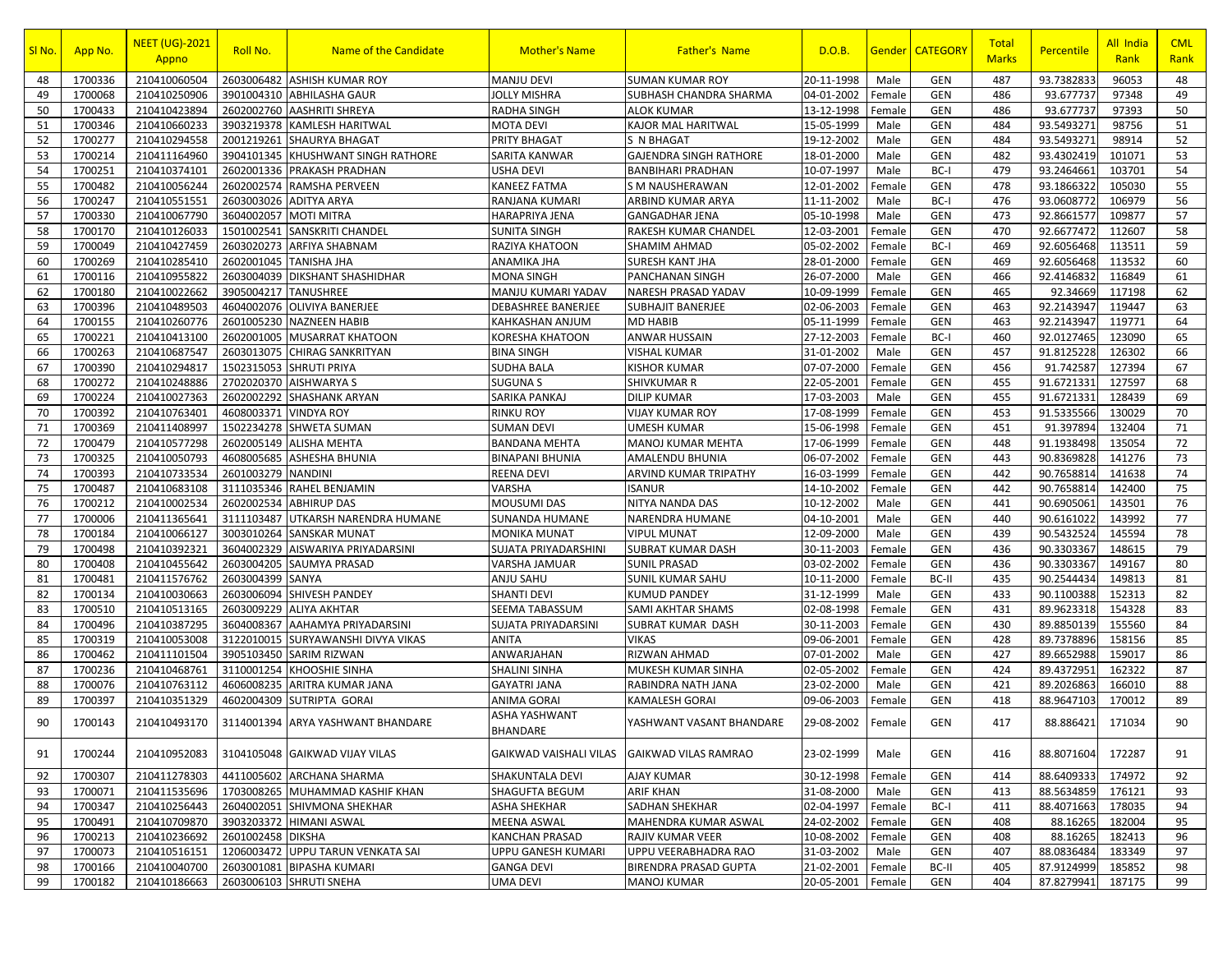| SI No. | App No. | <b>NEET (UG)-2021</b><br>Appno | Roll No.              | Name of the Candidate           | <b>Mother's Name</b>                | <b>Father's Name</b>       | D.O.B.     | <u>Gender</u> | <b>CATEGORY</b> | Total<br><b>Marks</b> | Percentile | All India<br>Rank | <b>CML</b><br>Rank |
|--------|---------|--------------------------------|-----------------------|---------------------------------|-------------------------------------|----------------------------|------------|---------------|-----------------|-----------------------|------------|-------------------|--------------------|
| 100    | 1700352 | 210410694142                   | 2604001555            | <b>SANIA SHAKEEL</b>            | <b>SHAGUFTA PARWEEN</b>             | SHAKEEL AHMAD              | 03-01-2001 | Female        | BC-I            | 399                   | 87.4178335 | 193705            | 100                |
| 101    | 1700383 | 210410951265                   | 1502213387            | <b>SWATI SUDHA</b>              | <b>GEETA KUMARI</b>                 | CHANDRABHUSHAN KUMAR       | 13-05-2000 | Female        | <b>GEN</b>      | 398                   | 87.3330039 | 195017            | 101                |
| 102    | 1700308 | 210410806486                   | 3115023045            | <b>GOMARE SAINATH PANDURANG</b> | <b>SUNITA</b>                       | PANDURANG                  | 02-04-1996 | Male          | GEN             | 398                   | 87.3330039 | 195111            | 102                |
| 103    | 1700206 | 210410182104                   | 2603006447            | <b>PRACHI</b>                   | NISHI AKHAURI                       | SAMIR AKHAURI              | 31-05-1999 | Female        | GEN             | 397                   | 87.2504408 | 196380            | 103                |
| 104    | 1700229 | 210411285007                   | 2603012132            | <b>RITIKA</b>                   | SANGEETA KUMARI                     | DILIP KUMAR SINHA          | 03-02-2001 | Female        | GEN             | 382                   | 85.9561748 | 215627            | 104                |
| 105    | 1700112 | 210410094372                   | 1502307229            | <b>NAZIA PRAVEEN</b>            | <b>MARIUM PERVEEN</b>               | MD SHAHEED ANSARI          | 18-01-1998 | Female        | BC-I            | 379                   | 85.6823243 | 219834            | 105                |
| 106    | 1700311 | 210410589826                   | 1506003080            | <b>KUMAR SHANU</b>              | <b>DEZY KUMARI</b>                  | DIWAKAR KUMAR              | 08-09-2002 | Male          | GEN             | 379                   | 85.6823243 | 220508            | 106                |
| 107    | 1700057 | 210410473111                   | 2601001544            | <b>GAURAV RANJAN</b>            | <b>RAJMANI DEVI</b>                 | SHITAL RAM                 | 30-09-2001 | Male          | GEN             | 377                   | 85.5054126 | 223407            | 107                |
| 108    | 1700294 | 210410653954                   | 3122005176            | MORE VEDANT BHIMRAO             | <b>SUNITA</b>                       | <b>BHIMRAO</b>             | 19-12-2002 | Male          | GEN             | 375                   | 85.3198236 | 226221            | 108                |
| 109    | 1700315 | 210410288863                   | 4408106387            | <b>SHRUTI DAYAL</b>             | ALKA DAYAL                          | SUMITABH MOHAN DAYAL       | 14-12-1999 | Female        | GEN             | 374                   | 85.2298136 | 226941            | 109                |
| 110    | 1700132 | 210410677141                   | 2603002603            | <b>CHANDANI KUMARI</b>          | <b>PRABHA DEVI</b>                  | RAMESHWAR SWANSI           | 15-10-1996 | Female        | <b>SC</b>       | 374                   | 85.2298136 | 227142            | 110                |
| 111    | 1700506 | 210410164613                   | 4606002321            | AKASH KUMAR PANDEY              | POONAM PANDEY                       | ASHUTOSH PANDEY            | 13-06-2002 | Male          | GEN             | 373                   | 85.1388971 | 228244            | 111                |
| 112    | 1700121 | 210410241149                   | 2604003640            | <b>ASHA KUMARI</b>              | <b>GEETA DEVI</b>                   | RAMDEV YADAV               | 21-08-2000 | Female        | BC-II           | 373                   | 85.1388971 | 228634            | 112                |
| 113    | 1700326 | 210410228625                   | 2603008485            | <b>KAMAL KHAN</b>               | JAHINA BEGAM                        | MUSTAFA KHAN               | 07-01-2001 | Male          | <b>GEN</b>      | 371                   | 84.954668  | 231076            | 113                |
| 114    | 1700106 | 210410493406                   | 1502214420            | ANUSHKA VERMA                   | <b>REKHA DEVI</b>                   | AMAR NATH SAW              | 01-10-2003 | Female        | BC-II           | 367                   | 84.578763  | 237866            | 114                |
| 115    | 1700046 | 210410179431                   | 1502004057            | KIRTI KRISHNA NANDAN            | <b>DIPA KUMARI</b>                  | SANJAY NANDAN              | 16-04-1999 | Female        | <b>GEN</b>      | 367                   | 84.578763  | 237994            | 115                |
| 116    | 1700449 | 210410953880                   | 2603002129            | <b>SHREYA</b>                   | SEEMA SINGH                         | RANG BAHADUR SINGH         | 15-03-1999 | Female        | GEN             | 363                   | 84.1988431 | 243763            | 116                |
| 117    | 1700103 | 210410154600                   | 1501001035            | <b>SAHIL SINHA</b>              | RAJ SHREE SINHA                     | AMIT KUMAR SINHA           | 03-10-2003 | Male          | GEN             | 363                   | 84.1988431 | 243764            | 117                |
| 118    | 1700334 | 210411461061                   | 3110001112            | KHAN NABIULLAH MAHBULLAH        | KASRUNNISA MAHBULLAH<br><b>KHAN</b> | MAHBULLAH AMINULLAH KHAN   | 16-01-2000 | Male          | GEN             | 362                   | 84.1026813 | 245239            | 118                |
| 119    | 1700003 | 210410400302                   | 2603003511            | <b>MAMTA RANI</b>               | KUNTI DEVI                          | RAM DAYAL SAHU             | 22-08-2002 | Female        | BC-I            | 361                   | 84.0080737 | 245989            | 119                |
| 120    | 1700249 | 210410023031                   | 2601001659            | SOUVIK GOSWAMI                  | <b>JHUMA GOSWAMI</b>                | GOPI NATH GOSWAMI          | 11-09-2002 | Male          | GEN             | 360                   | 83.9097103 | 247784            | 120                |
| 121    | 1700227 | 210410210603                   | 3604004477            | <b>ABINASH PRASAD SAHOO</b>     | ASHALATA SAHOO                      | NARAYAN SAHOO              | 11-06-2001 | Male          | GEN             | 359                   | 83.8193765 | 249581            | 121                |
| 122    | 1700165 | 210410762452                   | 1503014186            | <b>DINESH KUMAR SINGH</b>       | <b>UCHITA DEVI</b>                  | RAMBADAN SINGH             | 25-12-1987 | Male          | GEN             | 358                   | 83.7234738 | 250515            | 122                |
| 123    | 1700378 | 210410610630                   | 2601001171            | <b>SIMRAN MAHATO</b>            | <b>SUNITA MAHATO</b>                | RAJESH MAHATO              | 18-06-2002 | Female        | BC-I            | 358                   | 83.7234738 | 250724            | 123                |
| 124    | 1700509 | 210410798192                   | 4604002031            | <b>DISHA DAN</b>                | <b>JHUMA DAN</b>                    | MANAS DAN                  | 08-08-2002 | Female        | GEN             | 355                   | 83.431427  | 255449            | 124                |
| 125    | 1700309 | 210410805529                   | 3111029240            | LENGURE TANMAY PRASHANT         | ARCHANA                             | PRASHANT LENGURE           | 22-07-2002 | Male          | GEN             | 354                   | 83.3388267 | 256070            | 125                |
| 126    | 1700023 | 210410513215                   | 2602002801            | <b>BRISHAV VEDANSH KAASHYAP</b> | SARASWATI MISHRA                    | <b>BASANT KUMAR MISHRA</b> | 30-08-2000 | Male          | GEN             | 353                   | 83.2470036 | 257969            | 126                |
| 127    | 1700190 | 210410695343                   | 2601002700            | <b>ADITI BHARTI</b>             | PUSHPA BARNWAL                      | AVINESH BARNWAI            | 25-03-2002 | Female        | <b>GEN</b>      | 348                   | 82.7511068 | 265396            | 127                |
| 128    | 1700422 | 210410047989                   | 3122013091            | SURYAWANSHI HARSHDEEP VIKAS     | <b>ANITA</b>                        | VIKAS                      | 05-02-2003 | Male          | GEN             | 345                   | 82.4486344 | 269494            | 128                |
| 129    | 1700476 | 210410583689                   | 2604004084            | <b>SWATI SINGH</b>              | SHARDA SINGH                        | PANKAJ KUMAR SINGH         | 06-10-2000 | Female        | <b>GEN</b>      | 343                   | 82.2471156 | 273715            | 129                |
| 130    | 1700140 | 210410265250                   | 3111101430            | YASH TEMBHARE                   | <b>GODHAN TEMBHARE</b>              | RAMESH TEMBHARE            | 04-07-2003 | Male          | GEN             | 342                   | 82.1499178 | 274887            | 130                |
| 131    | 1700406 | 210411354396                   | 2602003392            | <b>AMISHA KUMARI</b>            | <b>JAYANTI DUBEY</b>                | SANTOSH KUMAR DUBEY        | 10-09-2001 | Female        | <b>GEN</b>      | 340                   | 81.9421825 | 278209            | 131                |
| 132    | 1700141 | 210411254321                   | 3903001343            | <b>SHAHISTA BANO</b>            | TAHIRA BEGUM                        | MOHD ANEES KHAN            | 16-04-2002 | Female        | GEN             | 340                   | 81.9421825 | 278467            | 132                |
| 133    | 1700074 | 210410505545                   | 4608125069            | <b>FARHAD KAYAL</b>             | <b>FARIDA BEGUM</b>                 | YAKUB ALI KAYAL            | 27-06-1998 | Male          | GEN             | 339                   | 81.8419412 | 280206            | 133                |
| 134    | 1700145 | 210410717870                   | 2603002023            | <b>MAYURI SUSHANT</b>           | MADHUMITA KAMAL                     | NALINI KANT SUSHANT        | 11-03-2001 | Female        | SC              | 338                   | 81.7481106 | 281057            | 134                |
| 135    | 1700322 | 210411490995                   | 4201010021            | SORAKAYALA HRUSHIKESH           | SORAKALYALA SHASHIMA                | SORAKAYALA NAGASHAYANAM    | 05-03-2004 | Male          | <b>GEN</b>      | 336                   | 81.5506714 | 283439            | 135                |
| 136    | 1700231 | 210410698829                   | 1502015286            | <b>RAKHSHAN HAIDER</b>          | <b>NASRIN BANO</b>                  | MD RIZWAN HAIDER           | 26-11-1999 | Female        | GEN             | 336                   | 81.5506714 | 283752            | 136                |
| 137    | 1700101 | 210410292285                   | 3610003015            | SEENAAT HUSSAIN                 | <b>FARZINA BEGUM</b>                | <b>JANNAT HUSSAIN</b>      | 26-01-2003 | Female        | GEN             | 336                   | 81.5506714 | 284396            | 137                |
| 138    | 1700376 | 210410644568                   | 3905108258            | <b>SAURABH RAI</b>              | VIMLA DEVI                          | VIJAY SHANKAR RAI          | 09-02-2001 | Male          | GEN             | 335                   | 81.4356011 | 284990            | 138                |
| 139    | 1700475 | 210410550382                   | 2602002015            | <b>VISMRITY SIRMOUR</b>         | <b>SITA DEVI</b>                    | LALAN KUMAR SINGH          | 22-07-2000 | Female        | GEN             | 335                   | 81.4356011 | 286212            | 139                |
| 140    | 1700105 | 210410501026                   | 2604002688            | <b>SNEH SHASHI</b>              | <b>MANISHA SINGH</b>                | SHASHI DHAR SINGH          | 27-11-1996 | Female        | <b>GEN</b>      | 334                   | 81.3361368 | 286702            | 140                |
| 141    | 1700211 | 210411102588                   |                       | 2601007205 GOURAV VISHAL        | VIBHA PATHAK                        | MANOJ KUMAR PATHAK         | 16-02-1998 | Male          | GEN             | 334                   | 81.3361368 | 287889            | 141                |
| 142    | 1700254 | 210410633618                   |                       | 2603014277 ANKIT NISHANT        | <b>BABITA SINGH</b>                 | OM PRAKASH SINGH           | 09-02-2001 | Male          | GEN             | 331                   | 81.0217494 | 292896            | 142                |
| 143    | 1700222 | 210410159604                   |                       | 4404003345 ISHAN AMBASTHAA      | PRANITA                             | <b>MANISH KUMAR</b>        | 23-12-2001 | Male          | GEN             | 328                   | 80.7086571 | 296524            | 143                |
| 144    | 1700092 | 210410419815                   |                       | 3110009077 NOELLE SHAJI         | <b>JISH SHAJI</b>                   | SHAJI VARGHESE             | 01-09-2003 | Female        | <b>GEN</b>      | 328                   | 80.7086571 | 297758            | 144                |
| 145    | 1700335 | 210411204433                   | 2602002181            | <b>SHILPI KUMARI</b>            | <b>NEELA KAMAL</b>                  | SACHIDA NAND PRASAD        | 10-10-1995 | Female        | BC-I            | 325                   | 80.383067  | 301711            | 145                |
| 146    | 1700235 | 210410768073                   | 1601004568            | <b>AYUSH KUMAR GUPTA</b>        | <b>NIDHI GUPTA</b>                  | <b>B N GUPTA</b>           | 02-12-2001 | Male          | GEN             | 325                   | 80.383067  | 302911            | 146                |
| 147    | 1700178 | 210410770902                   |                       | 2601002049 ROSHAN KUMAR         | <b>MANJU DEVI</b>                   | RAM NARESH SINGH           | 01-07-2000 | Male          | GEN             | 324                   | 80.2803649 | 304234            | 147                |
| 148    | 1700017 | 210410137845                   |                       | 2602002913 NEHA KUMARI          | <b>GITA DEVI</b>                    | <b>SURENDRA TIWARY</b>     | 20-03-2001 | Female        | <b>GEN</b>      | 318                   | 79.6221264 | 313429            | 148                |
| 149    | 1700363 | 210410204860                   | 2602001231            | <b>AMAN KUMAR</b>               | <b>REKHA DEVI</b>                   | RANBIR SINGH               | 14-06-2003 | Male          | <b>GEN</b>      | 317                   | 79.517676  | 316154            | 149                |
| 150    | 1700147 | 210410547739                   | 2604003633            | <b>SOURABH KUMAR</b>            | <b>KUMANTI DEVI</b>                 | UMESH RAVIDAS              | 20-02-1998 | Male          | SC              | 315                   | 79.2892837 | 318217            | 150                |
| 151    | 1700163 | 210411404392                   | 2603005011 HRITIK RAJ |                                 | RANJU MISHRA                        | ABHAY KUMAR MISHRA         | 01-02-1999 | Male          | <b>GEN</b>      | 313                   | 79.0748786 | 322157            | 151                |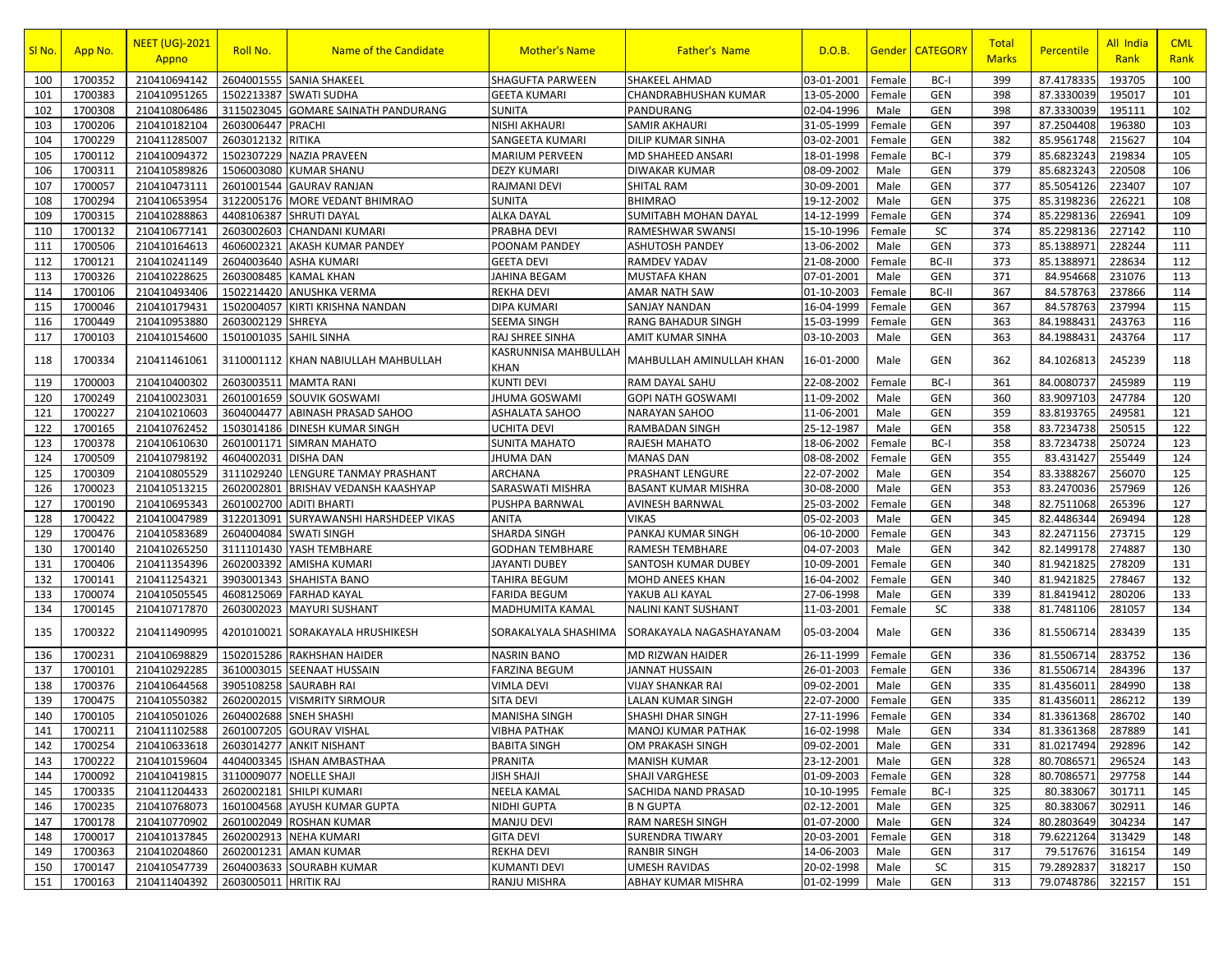| SI No. | App No. | <b>NEET (UG)-2021</b><br>Appno | Roll No.              | Name of the Candidate            | <b>Mother's Name</b>             | <b>Father's Name</b>                   | D.O.B.              |        | Gender CATEGORY | <b>Total</b><br><b>Marks</b> | Percentile | All India<br>Rank | <b>CML</b><br>Rank |
|--------|---------|--------------------------------|-----------------------|----------------------------------|----------------------------------|----------------------------------------|---------------------|--------|-----------------|------------------------------|------------|-------------------|--------------------|
| 152    | 1700373 | 210411298539                   | 2601008211            | <b>SRIJAN KALIA</b>              | MANJU BALA KALIA                 | <b>VIJAY KUMAR KALIA</b>               | 01-03-2003          | Female | <b>GEN</b>      | 313                          | 79.0748786 | 322233            | 152                |
| 153    | 1700128 | 210410793583                   |                       | 1502207049 NEHA KUMARI           | DEEPA CHOUDHARY                  | NIRAJ KUMAR CHOUDHARY                  | 03-02-2002          | Female | <b>GEN</b>      | 313                          | 79.0748786 | 322984            | 153                |
| 154    | 1700225 | 210411231561                   | 2602001554            | <b>SUCHORITA KUMAR</b>           | SHYAMOLIMA KUMAR                 | K V RAMESH KUMAR                       | 30-11-2000          | Female | <b>GEN</b>      | 312                          | 78.9648592 | 323332            | 154                |
| 155    | 1700402 | 210410371046                   | 1502113139            | <b>SHIBA ASHRAF</b>              | SHAHIN PARVEEN                   | MD ASHRAF ALI ANSARI                   | 20-12-2001          | Female | BC-I            | 311                          | 78.8559406 | 325586            | 155                |
| 156    | 1700053 | 210410257143                   | 2302007110            | DEVANSHU                         | POONAM DEVI                      | PARMOD KUMAR                           | 15-03-2002          | Male   | <b>GEN</b>      | 310                          | 78.7354956 | 327234            | 156                |
| 157    | 1700443 | 210410692515                   | 2601004078            | KHUSHBOO KUMARI                  | <b>RESHMA DEVI</b>               | <b>MANAN SINGH</b>                     | 05-01-1998          | Female | <b>GEN</b>      | 309                          | 78.626318  | 328865            | 157                |
| 158    | 1700168 | 210410836169                   | 2603017279            | <b>SAKSHI</b>                    | RINKU JAISWAL                    | ARVIND KUMAR                           | 08-02-2002          | Female | BC-II           | 309                          | 78.626318  | 329334            | 158                |
| 159    | 1700280 | 210410765189                   | 1401009220            | <b>SUPREETI GHOSH</b>            | SASMITA GHOSH                    | <b>GOPAL KRISHNA GHOSH</b>             | 30-03-2002          | Female | BC-II           | 309                          | 78.626318  | 329881            | 159                |
| 160    | 1700256 | 210411155646                   | 2603011074            | <b>SHURUTI KUMARI</b>            | <b>NEELAM DEVI</b>               | <b>INDRADEEP NAYAK</b>                 | 18-02-2002          | Female | <b>ST</b>       | 308                          | 78.5144207 | 330082            | 160                |
| 161    | 1700005 | 210410461332                   | 2603004085            | <b>PRACHI</b>                    | KAVITA TIWARY                    | SUNIL NAND TIWARY                      | 17-09-2002          | Female | <b>GEN</b>      | 307                          | 78.4029119 | 332045            | 161                |
| 162    | 1700320 | 210410002978                   | 2001324021            | RAJA                             | <b>BIJLI DEVI</b>                | <b>UMESH KUMAR</b>                     | 05-12-2000          | Male   | <b>GEN</b>      | 306                          | 78.2906261 | 335082            | 162                |
| 163    | 1700361 | 210411594269                   | 4407011046            | <b>AFAQUE HUSSAIN</b>            | <b>SHAGUFTA BANO</b>             | MD WAZUDDIN                            | 24-10-1997          | Male   | <b>GEN</b>      | 305                          | 78.1654539 | 336403            | 163                |
| 164    | 1700012 | 210410364122                   | 2603003689            | <b>RINKI KUMARI</b>              | SUMITRA KUMARI                   | RAMASHRAY YADAV                        | 21-02-2001          | Female | BC-II           | 304                          | 78.0577657 | 338454            | 164                |
| 165    | 1700367 | 210410283709                   |                       | 2603016229 MOHAMMAD DANISH       | AKHTARI BEGUM                    | MOHAMMAD AMIN                          | 11-04-1998          | Male   | BC-I            | 303                          | 77.9490414 | 340313            | 165                |
| 166    | 1700403 | 210410271216                   | 3004007203 SNEHIL RAI |                                  | <b>SUDHA RAI</b>                 | <b>RAKESH RAI</b>                      | 20-03-2003          | Male   | <b>GEN</b>      | 302                          | 77.8335178 | 341651            | 166                |
| 167    | 1700146 | 210410039543                   |                       | 2603005496 SHUBHRA N PARIDA      | <b>MATANJALI NAYAK</b>           | <b>BISHNU CHARAN PARIDA</b>            | 22-04-2001          | Female | <b>GEN</b>      | 301                          | 77.7176056 | 343776            | 167                |
| 168    | 1700245 | 210411444950                   | 3905112081            | <b>MD ADIB HASAN</b>             | SAGHIRA KHANAM                   | <b>ISRAR AHMAD</b>                     | 01-12-1996          | Male   | <b>GEN</b>      | 298                          | 77.3795177 | 348951            | 168                |
| 169    | 1700193 | 210411324040                   | 4405112196            | <b>JAVED JAFRI</b>               | MARIYAM BEGAM                    | ASHMUHAMMAD ANSARI                     | 13-05-1994          | Male   | <b>GEN</b>      | 297                          | 77.2667786 | 349586            | 169                |
| 170    | 1700365 | 210411197030                   | 3004013009            | <b>MITALI TIWARI</b>             | MANI TIWARI                      | <b>MEGH TIWARI</b>                     | 03-04-2003          | Female | <b>GEN</b>      | 297                          | 77.2667786 | 349866            | 170                |
| 171    | 1700215 | 210410004458                   | 4502010223            | <b>MANASVI BISHT</b>             | POOJA BISHT                      | PREM SINGH BISHT                       | 10-05-2003          | Female | <b>GEN</b>      | 297                          | 77.2667786 | 350175            | 171                |
| 172    | 1700133 | 210410697799                   | 2602005494            | <b>SWATI PRIYA</b>               | <b>BABITA DEVI</b>               | SATISH KUMAR                           | 27-11-2001          | Female | <b>GEN</b>      | 297                          | 77.2667786 | 351019            | 172                |
| 173    | 1700002 | 210410107312                   | 1501002033            | <b>SHAHEEN NAAZ</b>              | PERWEEN KHATOON                  | <b>HESHAM UDDIN</b>                    | 15-01-2002          | Female | <b>GEN</b>      | 296                          | 77.1519025 | 351363            | 173                |
| 174    | 1700038 | 210410135744                   | 2601009075            | <b>KIRAN MALA</b>                | SUNITA DEVI                      | ANIL KUMAR RAWANI                      | 15-03-1997          | Female | BC-I            | 294                          | 76.9129552 | 355169            | 174                |
| 175    | 1700470 | 210410671334                   | 2601003261            | <b>DURGAWATI PANDEY</b>          | <b>MAYA DEVI</b>                 | <b>SURENDRA PANDEY</b>                 | 12-09-2002          | Female | <b>GEN</b>      | 294                          | 76.9129552 | 355537            | 175                |
| 176    | 1700286 | 210410361816                   | 2604002677            | RAYYAN H IQBAL                   | <b>RAZIA IOBAL</b>               | <b>ASIF IQBAL</b>                      | 20-04-2003          | Male   | <b>GEN</b>      | 294                          | 76.9129552 | 355914            | 176                |
| 177    | 1700405 | 210410816010                   | 2601001051            | <b>KUMAR ARYAN</b>               | KUMARI CHANDMUNI<br>SINHA        | KUMAR ABHAY PRASAD                     | 24-02-2003          | Male   | <b>GEN</b>      | 292                          | 76.6769218 | 359206            | 177                |
| 178    | 1700054 | 210410111029                   | 2603016340            | <b>ARYAN RAJ</b>                 | SABITA DEVI                      | KRISHNA KUMAR SAHU                     | 07-03-2003          | Male   | BC-II           | 289                          | 76.3123489 | 365074            | 178                |
| 179    | 1700299 | 210410217648                   | 2001118238            | SHIVAM RAJ TICKOO                | <b>USHA TICKOO</b>               | RAVI TICKOO                            | 08-10-2000          | Male   | <b>GEN</b>      | 289                          | 76.3123489 | 365095            | 179                |
| 180    | 1700091 | 210410010115                   | 2603008306            | <b>AKRITI MOHAN</b>              | NALINI SHRIVASTAVA               | RAJESH MOHAN                           | 09-01-2003          | Female | <b>GEN</b>      | 289                          | 76.3123489 | 365446            | 180                |
| 181    | 1700239 | 210410061852                   | 2601002277            | JYOTIRMAYA ADITYA                | KAVITA KUMARI JHA                | PRABHAT RANJAN JHA                     | 13-12-2004          | Male   | <b>GEN</b>      | 287                          | 76.0763803 | 368898            | 181                |
| 182    | 1700388 | 210410817904                   | 1703005013            | <b>DIKSHA SINHA</b>              | YASHODA SINHA                    | BHEEKHAM LAL SINHA                     | 31-07-2002          | Female | <b>GEN</b>      | 285                          | 75.826554  | 371569            | 182                |
| 183    | 1700341 | 210410659992                   | 2603005064            | <b>SHRUTI</b>                    | LEELAVATI DEVI                   | <b>BIRENDRA KUMAR RAM</b>              | 09-08-2000          | Female | SC              | 283                          | 75.5873476 | 375150            | 183                |
| 184    | 1700400 | 210410800341                   | 2603002615            | PRERNA RAJ                       | RANJU KUMARI                     | PRAMOD KUMAR                           | 21-03-2001          | Female | <b>GEN</b>      | 281                          | 75.3522855 | 380010            | 184                |
| 185    | 1700020 | 210410017571                   | 1505001404            | PRATIK RANJAN                    | RANI ARCHANA                     | MOHAN KUMAR JHA                        | 25-11-2003          | Male   | <b>GEN</b>      | 280                          | 75.2175943 | 381308            | 185                |
| 186    | 1700248 | 210411201244                   | 1502106314            | <b>BIPIN KUMAR YADAV</b>         | SUSLIA DEVI                      | <b>FULDEV RAI</b>                      | 09-11-2001          | Male   | <b>GEN</b>      | 280                          | 75.2175943 | 382062            | 186                |
| 187    | 1700287 | 210410501705                   | 1702006104            | ARUSHI PALIWAL                   | <b>NEETU PALIWAL</b>             | <b>ANAND PALIWAL</b>                   | 23-03-2002          | Female | <b>GEN</b>      | 280                          | 75.2175943 | 382319            | 187                |
| 188    | 1700368 | 210411592025                   | 4407005472            | <b>MD MAHTAB ANWAR</b>           | SHAHNAZ BEGAM                    | RAYAZ UDDIN                            | 26-04-1995          | Male   | <b>GEN</b>      | 277                          | 74.8552231 | 387697            | 188                |
| 189    | 1700099 | 210410891989                   | 4408015493            | <b>APARNA SINGH</b>              | <b>REVA SINGH</b>                | ANIL KUMAR SINGH                       | 05-09-2000          | Female | <b>GEN</b>      | 276                          | 74.7262304 | 389800            | 189                |
| 190    | 1700181 | 210411380024                   | 2603007057            | VIBHUTI NARAYAN YADAV            | PRABHAWATI DEVI                  | SHEO PRASAD YADAV                      | 20-05-2000          | Male   | BC-II           | 275                          | 74.5840923 | 390846            | 190                |
| 191    | 1700228 | 210411014883                   | 3109004227            | <b>VISHAL</b>                    | <b>MINAKSHI</b>                  | RAMCHANDRA                             | 09-02-1999          | Male   | <b>GEN</b>      | 274                          | 74.4631293 | 392578            | 191                |
| 192    | 1700359 | 210410705376                   |                       | 1205019323 MANDAPALLY MANVITHA   | <b>MANDAPALLY</b><br>SWARNALATHA | <b>MANDAPALLY SATYA</b><br>KARUNANIDHI | 04-06-2001   Female |        | <b>GEN</b>      | 274                          | 74.4631293 | 393164            | 192                |
| 193    | 1700059 | 210410086899                   |                       | 1601012505 APRA SINGH            | SARITA RANI                      | <b>ROHTAS SINGH</b>                    | 05-09-2004          | Female | <b>GEN</b>      | 273                          | 74.339835  | 395723            | 193                |
| 194    | 1700432 | 210411104420                   |                       | 2603001272 AMARDEEP KUMAR        | PRATIMA DEVI                     | <b>MAHESH PRASAD</b>                   | 08-07-1999          | Male   | BC-I            | 272                          | 74.2150514 | 397090            | 194                |
| 195    | 1700191 | 210410744154                   | 2602002604 ISHA RAJ   |                                  | <b>KARUNA DEVI</b>               | RAMCHANDRA RAJAK                       | 21-09-2001          | Female | <b>SC</b>       | 272                          | 74.2150514 | 397525            | 195                |
| 196    | 1700060 | 210411134098                   | 2001321096 NISHA BABY |                                  | SANGEETA KUMARI                  | <b>MANOJ KUMAR</b>                     | 19-09-1999          | Female | BC-I            | 271                          | 74.0930522 | 399646            | 196                |
| 197    | 1700039 | 210411059678                   | 1502322097            | <b>HAYAT TAQUIE</b>              | SHAHNAZ BANO                     | KHALID HAKEEM                          | 10-11-2003          | Male   | <b>GEN</b>      | 270                          | 73.9565478 | 402157            | 197                |
| 198    | 1700395 | 210411026032                   |                       | 1501002094 KHWAJA MOBASSHIR ALAM | MAHLAQUA BANO                    | KHWAJA ASAD ALAM                       | 25-08-2002          | Male   | <b>GEN</b>      | 269                          | 73.8292387 | 402198            | 198                |
| 199    | 1700216 | 210410689660                   |                       | 2603001690 MEHUL SINGH           | SHEELA DEVI                      | PRADIP KUMAR SINGH                     | 05-02-2001          | Male   | <b>ST</b>       | 269                          | 73.8292387 | 403606            | 199                |
| 200    | 1700384 | 210410687689                   |                       | 1502119256 VISHAL TIWARI         | <b>ANITA DEVI</b>                | ARVIND KUMAR TIWARY                    | 23-09-1997          | Male   | <b>GEN</b>      | 269                          | 73.8292387 | 403749            | 200                |
| 201    | 1700032 | 210410683156                   | 4408110440 SHALINI    |                                  | <b>GEETA DEVI</b>                | SARVESH KUMAR                          | 14-04-1998          | Female | <b>GEN</b>      | 267                          | 73.5843339 | 406073            | 201                |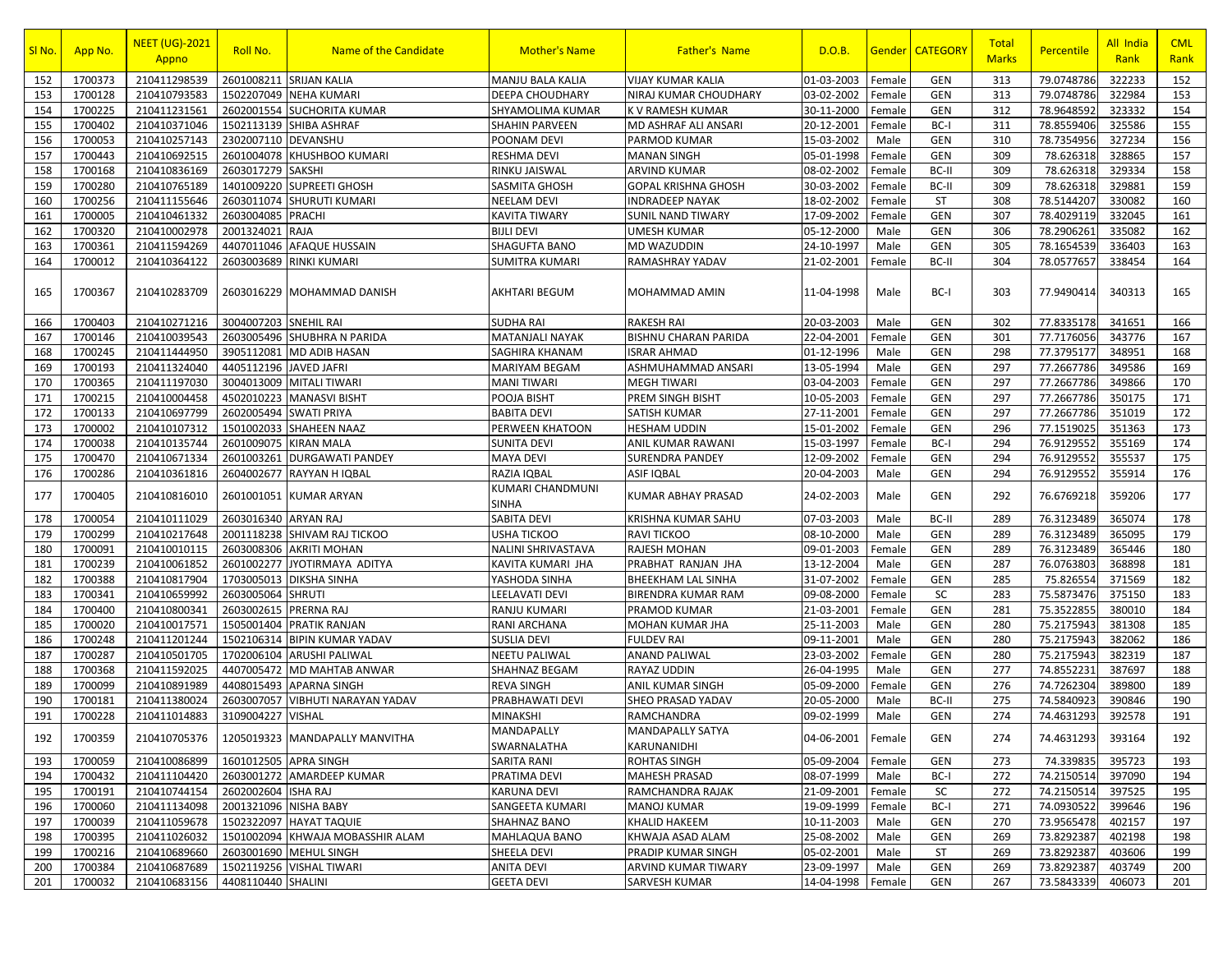| SI No.     | App No.            | <b>NEET (UG)-2021</b><br>Appno        | Roll No.                 | <b>Name of the Candidate</b>                   | <b>Mother's Name</b>                        | <b>Father's Name</b>                          | D.O.B.                          | <u>Gender</u>    | <b>CATEGORY</b>   | Total<br><b>Marks</b> | <b>Percentile</b>        | All India<br>Rank | <b>CML</b><br>Rank |
|------------|--------------------|---------------------------------------|--------------------------|------------------------------------------------|---------------------------------------------|-----------------------------------------------|---------------------------------|------------------|-------------------|-----------------------|--------------------------|-------------------|--------------------|
| 202        | 1700295            | 210410331773                          | 2603006212               | <b>ANSHU PRABHA KONGARI</b>                    | <b>ASSRITA HASSA</b>                        | <b>MASHI PRAKASH KONGARI</b>                  | 01-08-1998                      | Female           | <b>ST</b>         | 267                   | 73.5843339               | 406118            | 202                |
| 203        | 1700093            | 210411108042                          | 1504002271               | <b>SIMMI MAHTO</b>                             | NEERA DEVI                                  | SANTOSH KUMAR                                 | 11-01-2002                      | Female           | GEN               | 264                   | 73.1904916               | 412314            | 203                |
| 204        | 1700385            | 210410411612                          | 2604001495               | <b>SACHIN KUMAR</b>                            | <b>BINDESHWARI DEVI</b>                     | <b>DASHRATH DANGI</b>                         | 08-01-2001                      | Male             | BC-I              | 264                   | 73.1904916               | 412345            | 204                |
| 205        | 1700413            | 210410174746                          | 4501007260               | <b>ISHAN GHOSH</b>                             | SHARMITA GHOSH                              | <b>INDRANEEL GHOSH</b>                        | 23-10-2003                      | Male             | <b>GEN</b>        | 262                   | 72.9337365               | 417042            | 205                |
| 206        | 1700150            | 210410973957                          | 4407025231               | <b>ANKIT VERMA</b>                             | <b>RAJ KALI</b>                             | RAJENDRA VERMA                                | 20-03-1998                      | Male             | GEN               | 261                   | 72.8047437               | 418086            | 206                |
| 207        | 1700063            | 210410178821                          | 2603002486               | UTTAM NARAYAN                                  | PRABHA RANJAN GUPTA                         | VINOD KUMAR                                   | 06-08-2002                      | Male             | BC-II             | 261                   | 72.8047437               | 418226            | 207                |
| 208        | 1700127            | 210410761399                          | 4301007177               | <b>ANKITA LODH</b>                             | NIBEDITA LODH                               | BHANU LODH                                    | 20-12-2001                      | Female           | GEN               | 261                   | 72.8047437               | 418880            | 208                |
| 209        | 1700246            | 210411190772                          | 2603019014               | SHREYASHI DHAMI                                | <b>ANITA DEVI</b>                           | <b>SUSHIL KUMAR DUBEY</b>                     | 25-12-2000                      | Female           | <b>GEN</b>        | 260                   | 72.6625409               | 420910            | 209                |
| 210        | 1700342            | 210410657451                          | 3109102377               | <b>AWACHAR ADITYA GAJANAN</b>                  | <b>MANDA</b>                                | GAJANAN                                       | 17-02-2003                      | Male             | GEN               | 258                   | 72.4046202               | 424331            | 210                |
| 211        | 1700061            | 210410389894                          | 4608008515               | <b>NIDHI KUMARI</b>                            | <b>USHA DEVI</b>                            | SATYA NARAYAN SINGH                           | 20-08-1998                      | Female           | <b>GEN</b>        | 258                   | 72.4046202               | 424822            | 211                |
| 212        | 1700270            | 210410688033                          | 3905005534               | <b>ANISHA SINGH</b>                            | <b>RITU SINGH</b>                           | KAMLESH KUMAR SINGH                           | 21-06-2002                      | Female           | GEN               | 257                   | 72.2751741               | 426239            | 212                |
| 213        | 1700486            | 210410947239                          | 2603017004               | <b>SHRUTI SINHA</b>                            | <b>NUTAN SINHA</b>                          | AJAY BHUSHAN KUMAR                            | 31-12-1999                      | Female           | <b>GEN</b>        | 257                   | 72.2751741               | 426491            | 213                |
| 214        | 1700220            | 210410981424                          | 1704006046               | <b>AMAN SONI</b>                               | LALITA SONI                                 | VIJAY SONI                                    | 04-08-2000                      | Male             | GEN               | 257                   | 72.2751741               | 426574            | 214                |
| 215        | 1700310            | 210410644697                          | 3603004130               | PRITISH KUMAR SAHOO                            | SABITRI SAHOO                               | NIRAKAR SAHOO                                 | 20-08-2000                      | Male             | <b>GEN</b>        | 257                   | 72.2751741               | 426815            | 215                |
| 216        | 1700349            | 210410372282                          | 2304004079               | <b>HEMU ATELA</b>                              | <b>SUMAN LATA</b>                           | SURJEET SINGH                                 | 25-11-2002                      | Female           | GEN               | 257                   | 72.2751741               | 427005            | 216                |
| 217        | 1700062            | 210410218143                          | 2001310122               | <b>HARSHITA AGGARWAL</b>                       | SHAFFALI NAGAL                              | SANJAY KUMAR NAGAL                            | 12-07-2002                      | Female           | <b>GEN</b>        | 257                   | 72.2751741               | 427195            | 217                |
| 218        | 1700157            | 210410350763                          | 2602002302               | <b>SONAL ADITI AIND</b>                        | DOMINICA TOPNO                              | JOSEPH AIND                                   | 12-12-2000                      | Female           | <b>ST</b>         | 257                   | 72.2751741               | 427708            | 218                |
| 219        | 1700025            | 210410983025                          | 3114007095               | <b>SURAJ KUMAR</b>                             | NIRMALA DEVI                                | RAMESHWAR SINGH                               | 18-02-1999                      | Male             | GEN               | 257                   | 72.2751741               | 427785            | 219                |
| 220        | 1700010            | 210410681116                          | 1502215229               | <b>ADITYA SHARMA</b>                           | <b>USHA SHARMA</b>                          | SHASHI SHARMA                                 | 22-11-2000                      | Male             | GEN               | 256                   | 72.1454691               | 429439            | 220                |
| 221        | 1700508            | 210410760771                          | 2209001508               | <b>VIRAJ JOSHI</b>                             | <b>VINITA JOSHI</b>                         | VIJAY KUMAR JOSHI                             | 10-10-2002                      | Male             | GEN               | 256                   | 72.1454691               | 429503            | 221                |
| 222        | 1700008            | 210410444230                          | 2602001096               | S MONISHA RATNAM                               | S UMA KUMARI                                | S SRINIVAS RAO                                | 14-07-2002                      | Female           | GEN               | 255                   | 72.0026187               | 431715            | 222                |
| 223        | 1700259            | 210411179667                          | 3905014062               | <b>MUSKAN</b>                                  | <b>BINDU</b>                                | NARESH                                        | 27-06-2003                      | Female           | GEN               | 255                   | 72.0026187               | 431755            | 223                |
| 224        | 1700040            | 210410619984                          | 1502210309               | ASHAR AAFAQUE AKHTAR                           | <b>RUBINA AKHTAR</b>                        | AAFAQUE AKHTAR                                | 26-02-2001                      | Male             | GEN               | 254                   | 71.8742735               | 432824            | 224                |
| 225        | 1700148            | 210410093441                          | 2603018343               | <b>VASUNDHARA PAL</b>                          | <b>SUSHAMA PAL</b>                          | <b>BUDHADEO PAL</b>                           | 24-08-2000                      | Female           | BC-I              | 254                   | 71.8742735               | 433568            | 225                |
| 226        | 1700255            | 210411335792                          | 3901002228               | AAKANSHA JHA                                   | <b>ARCHANA JHA</b>                          | RAJESH KUMAR JHA                              | 13-09-2001                      | Female           | <b>GEN</b>        | 253                   | 71.7464464               | 435028            | 226                |
| 227        | 1700375            | 210411399655                          | 2603009202               | <b>BHARTI KUMARI</b>                           | ANJU DEVI                                   | ANANT KUMAR OJHA                              | 02-10-2001                      | Female           | GEN               | 253                   | 71.7464464               | 435514            | 227                |
| 228        | 1700439            | 210410578742                          | 2603004218               | <b>ABIGAIL NIDHI XALXO</b>                     | <b>NEELAM XALXO</b>                         | AMULYA RATAN DAVID XALXO                      | 08-02-2000                      | Female           | ST                | 251                   | 71.4830215               | 438936            | 228                |
| 229        | 1700077            | 210410592119                          | 2001222009               | <b>ABHILASHA EKKA</b>                          | <b>MONICA EKKA</b>                          | RUBEN EKKA                                    | 23-10-2000                      | Female           | GEN               | 251                   | 71.4830215               | 439133            | 229                |
| 230        | 1700014            | 210410201003                          | 2603005066               | <b>SHREYA KIRO</b>                             | <b>USHA RANI KIRO</b>                       | LABAN KIRO                                    | 12-09-1998                      | Female           | <b>ST</b>         | 250                   | 71.3369981               | 440411            | 230                |
| 231        | 1700123            | 210410052363                          | 1502309270               | <b>NISHANT KUMAR</b>                           | <b>RITA DEVI</b>                            | MUNNU KUMAR                                   | 20-02-2001                      | Male             | <b>GEN</b>        | 250                   | 71.3369981               | 440715            | 231                |
| 232        | 1700072            | 210410450197                          | 2001116197               | <b>APOORVA SHUKLA</b>                          | AARTI SHUKLA                                | AJAY KUMAR SHUKLA                             | 17-02-2002                      | Female           | GEN               | 250                   | 71.3369981               | 441679            | 232                |
| 233        | 1700317            | 210410265515                          | 1502007358               | <b>RISHABH RAJ</b>                             | <b>RUMA KUMARI</b>                          | RAGHUNATH                                     | 25-10-2001                      | Male             | <b>GEN</b>        | 250                   | 71.3369981               | 442449            | 233                |
| 234        | 1700427            | 210411288072                          | 1502307102               | <b>ANKUR KUMAR THAKUR</b>                      | <b>MANJU MALA</b>                           | AMRENDRA KUMAR THAKUR                         | 12-07-2004                      | Male             | GEN               | 250                   | 71.3369981               | 442495            | 234                |
| 235        | 1700015            | 210410324268                          | 4608015013               | <b>DEBARGHYA TALUKDAR</b>                      | JAYA TALUKDAR                               | SANDIP TALUKDAR                               | 17-12-2000                      | Male             | GEN               | 249                   | 71.2066455               | 442704            | 235                |
| 236        | 1700139            | 210410601818                          | 3001012352               | <b>PROMYA NIGAM</b>                            | <b>PREETI NIGAM</b>                         | PUSHPENDRA NIGAM                              | 14-10-2000                      | Female           | GEN               | 249                   | 71.2066455               | 443618            | 236                |
| 237        | 1700285<br>1700122 | 210410346955                          | 1502213259               | <b>SURAJ VAIBHAV</b>                           | <b>USHA DEVI</b>                            | LATE ARVIND KUMAR SINGH                       | 17-11-2000                      | Male<br>Male     | GEN<br><b>GEN</b> | 247<br>247            | 70.9384934               | 447312<br>447611  | 237<br>238         |
| 238<br>239 | 1700302            | 210410114119<br>210410901234          | 4411112074<br>2602002528 | <b>UTKARSH GUPTA</b>                           | <b>MAMTA GUPTA</b><br><b>JASWINDER KAUR</b> | AMARDEEP GUPTA                                | 28-12-2000<br>08-01-2002        |                  | GEN               | 247                   | 70.9384934<br>70.9384934 | 448616            | 239                |
| 240        | 1700497            | 210410260128                          | 3004028104               | <b>PRIYANSHI KAUR</b><br><b>PRANJAL MATELE</b> |                                             | HARBINDER SINGH                               | 18-09-2001                      | Female           | <b>GEN</b>        | 246                   | 70.8052916               | 448831            | 240                |
| 241        | 1700199            |                                       | 2604001636               | <b>SACHIN KUMAR MEHTA</b>                      | <b>GUNJAN MATELE</b><br><b>REKHA DEVI</b>   | PANKAJ MATELE<br><b>BIRENDRA KUMAR</b>        | 05-12-2000                      | Male<br>Male     | BC-II             | 246                   | 70.8052916               | 449950            | 241                |
| 242        | 1700240            | 210411336282<br>210410954512          | 1601002872               | <b>SHALVI VIKRAM</b>                           | <b>SHALINI SINGH</b>                        | VIVEKANAND VIKRAM SINGH                       | 15-10-2001                      | Female           | <b>GEN</b>        | 245                   | 70.6525336               | 451227            | 242                |
| 243        | 1700353            | 210411401711                          | 2603018307               | <b>VIVEK KUMAR</b>                             | <b>SMITA DEVI</b>                           | DEEP NARAYAN YADAV                            |                                 | Male             | BC-II             | 245                   | 70.6525336               | 451672            | 243                |
| 244        | 1700480            | 210411305889                          | 3901019010               | <b>DEVKARAN LEGA</b>                           | SOHANI DEVI                                 | <b>MOTI RAM</b>                               | 10-05-1994<br>15-08-1998        | Male             | <b>GEN</b>        | 245                   | 70.6525336               | 452107            | 244                |
|            |                    | 210410914473   1502310165 ANSHU KUMAR |                          |                                                |                                             | UDAY KUMAR SINGH                              |                                 |                  |                   |                       |                          |                   |                    |
| 245        | 1700463<br>1700186 | 210410415812                          |                          | 2602001736 KUMARI KANCHAN                      | <b>ANITA DEVI</b><br><b>DEVANTI DEVI</b>    | SUBHASH CHANDRA PRASAD                        | 28-11-1995   Male<br>01-02-1991 | Female           | GEN<br>GEN        | 245<br>244            | 70.6525336<br>70.5205621 | 452860<br>453223  | 245<br>246         |
| 246        | 1700097            |                                       |                          |                                                |                                             |                                               |                                 |                  | <b>ST</b>         | 244                   |                          |                   |                    |
| 247<br>248 | 1700271            | 210410985280<br>210411016315          | 1502007281 SHIVANGI      | 2603002070 PRERNA DEEPIKA SANGA                | DIPTI NUTAN TOPNO<br>SUNITA                 | NIRAL SANGA<br><b>BIJAY KUMAR</b>             | 10-10-1999<br>31-10-2000        | Female<br>Female | GEN               | 244                   | 70.5205621<br>70.5205621 | 453305<br>453352  | 247<br>248         |
| 249        | 1700028            | 210410094412                          |                          | 1505001485 PARVEEN KUMAR                       | <b>INDU BALA SINHA</b>                      | VIJENDRA KUMAR                                | 12-10-2001                      | Male             | GEN               | 244                   | 70.5205621               | 454232            | 249                |
| 250        | 1700160            | 210410950882                          | 1502205349               | <b>LIPIKA KUMARI</b>                           | <b>MAMTA DEVI</b>                           | RAJENDRA PRASAD KESHRI                        | 15-11-1993                      | Female           | GEN               | 244                   | 70.5205621               | 454658            | 250                |
| 251        | 1700104            | 210410504355                          |                          | 1502108530 RITURAJ GANGA                       | <b>VEENA ROY</b>                            | SANJAY KUMAR AKELA                            | 12-06-2001                      | Male             | GEN               | 243                   | 70.3830217               | 456183            | 251                |
| 252        | 1700468            | 210411357217                          | 2601005394 VARUNYAA      |                                                | NIRMALA DEVI                                | <b>MARKANDEY DUBEY</b>                        | 31-01-2002                      | Female           | <b>GEN</b>        | 243                   | 70.3830217               | 456281            | 252                |
| 253        | 1700064            | 210410699532                          | 2603004114               | SIDDHI BEDIYA                                  | PHULMANI DEVI                               | BHIMESHWAR BEDIYA                             | 10-05-2002                      | Female           | ST                | 242                   | 70.2427615               | 457406            | 253                |
| 254        | 1700252            | 210410830863                          |                          | 3118008248 SHRAVANI PRASAD PADHYE              |                                             | MOHANA PRASAD PADHYE PRASAD BALKRISHNA PADHYE | 15-08-2003                      | Female           | GEN               | 242                   | 70.2427615               | 458836            | 254                |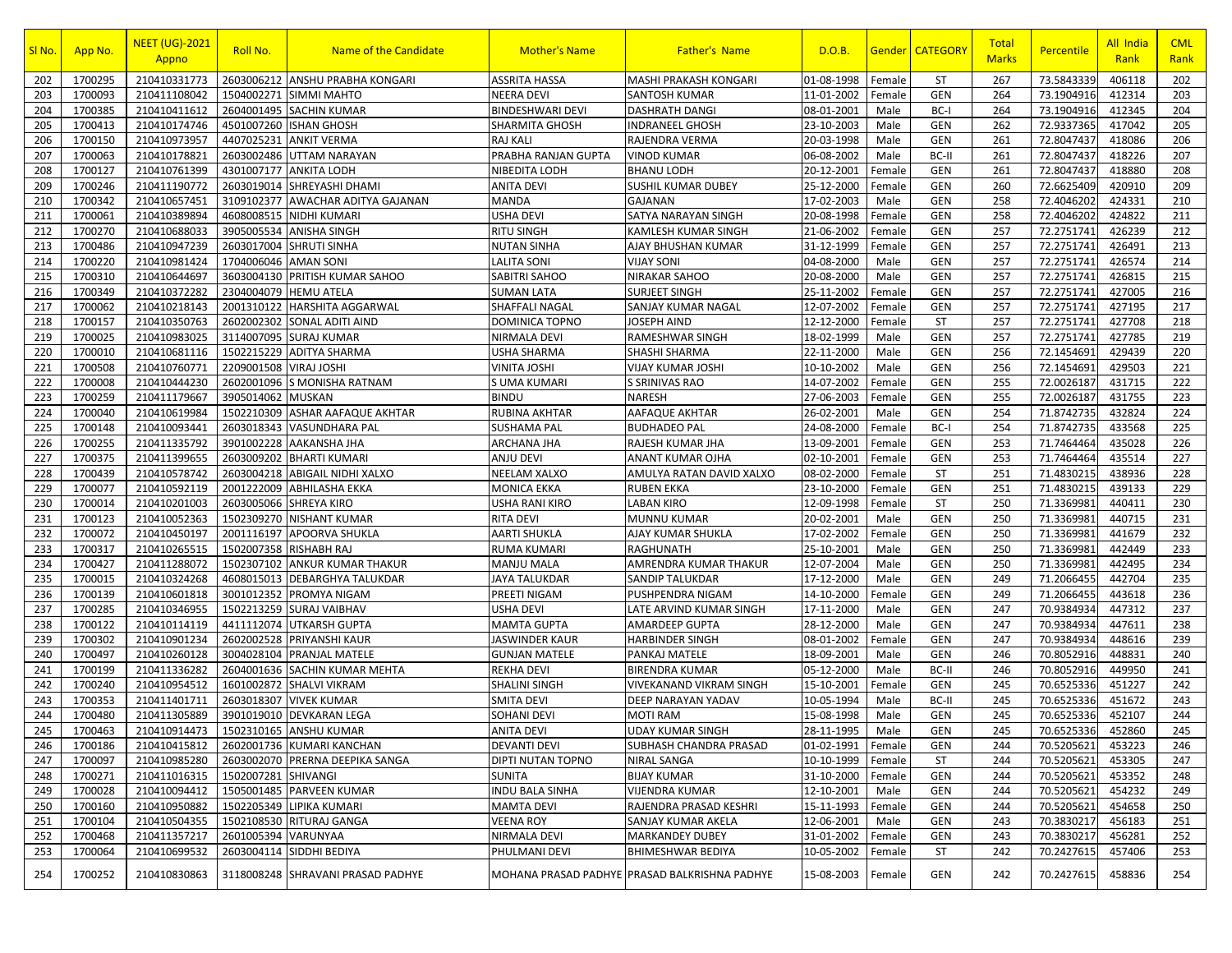| SI No. | App No. | <b>NEET (UG)-2021</b><br>Appno     | Roll No.              | Name of the Candidate        | <b>Mother's Name</b>   | <b>Father's Name</b>              | D.O.B.     | <u>Gender</u> | <b>CATEGORY</b> | Total<br><b>Marks</b> | <b>Percentile</b> | All India<br>Rank | <b>CML</b><br>Rank |
|--------|---------|------------------------------------|-----------------------|------------------------------|------------------------|-----------------------------------|------------|---------------|-----------------|-----------------------|-------------------|-------------------|--------------------|
| 255    | 1700446 | 210410958066                       | 3802006384            | <b>SADAF</b>                 | <b>SHABANA MEHAR</b>   | JAFRUDDIN KHAN BALIYANA           | 09-05-2003 | Female        | GEN             | 242                   | 70.2427615        | 458985            | 255                |
| 256    | 1700340 | 210411412727                       | 1503008172            | <b>PALLAVI JHA</b>           | KANCHAN GUHA           | SANJEEV KUMAR JHA                 | 27-08-2001 | Female        | GEN             | 241                   | 70.0986807        | 459824            | 256                |
| 257    | 1700052 | 210410206834                       | 4401005160            | <b>MAYANK GIDWANI</b>        | <b>ROSHNI GIDWANI</b>  | <b>HARISH GIDWANI</b>             | 26-09-2000 | Male          | <b>GEN</b>      | 241                   | 70.0986807        | 461290            | 257                |
| 258    | 1700466 | 210410165655                       | 2601004279            | <b>LIZA BHARTI</b>           | PURNIMA DEVI           | VISHNU MAHTO                      | 17-09-2002 | Female        | BC-II           | 240                   | 69.9449514        | 462579            | 258                |
| 259    | 1700156 | 210410443522                       | 2302030279            | <b>VIPUL YADAV</b>           | SUMITRA YADAV          | VINOD KUMAR                       | 19-11-2002 | Male          | GEN             | 239                   | 69.8084471        | 465253            | 259                |
| 260    | 1700424 | 210410476385                       | 2602003044            | <b>BHUDEV SWANSI</b>         | <b>BAIJAYANTI DEVI</b> | <b>BINOD SWANSI</b>               | 07-06-2001 | Male          | SC              | 239                   | 69.8084471        | 465948            | 260                |
| 261    | 1700187 | 210410951599                       | 2304017138            | <b>SUDHIR KHASA</b>          | <b>REKHA DEVI</b>      | BALRAJ SINGH                      | 11-12-2003 | Male          | GEN             | 238                   | 69.6742092        | 467560            | 261                |
| 262    | 1700266 | 210411407611                       | 1501010019            | POONAM KUMARI                | <b>ANITA DEVI</b>      | <b>KRISHNA</b>                    | 10-01-1996 | Female        | <b>GEN</b>      | 237                   | 69.5379638        | 468340            | 262                |
| 263    | 1700001 | 210410474533                       | 4113003326            | <b>UDHAYAKUMAR M</b>         | PATTAMMAL M            | MARI KANNAN U                     | 09-12-2002 | Male          | GEN             | 236                   | 69.3911634        | 471254            | 263                |
| 264    | 1700374 | 210410013015                       | 1701003688            | <b>RACHITA YADAV</b>         | <b>KUSUM YADAV</b>     | TULARAM YADAV                     | 06-03-2001 | Female        | <b>GEN</b>      | 236                   | 69.3911634        | 471976            | 264                |
| 265    | 1700360 | 210410836803                       | 3802003218            | <b>KARAN MITTAL</b>          | <b>MANJU MITTAL</b>    | SURESH MITTAL                     | 09-01-2001 | Male          | GEN             | 235                   | 69.2235764        | 473252            | 265                |
| 266    | 1700115 | 210410020918                       | 2603014306            | <b>MOULIK SRIVASTAVA</b>     | RAJANI SINHA           | <b>UJJAWAL KUMAR</b>              | 02-02-2003 | Male          | <b>GEN</b>      | 235                   | 69.2235764        | 474359            | 266                |
| 267    | 1700081 | 210410598207                       | 2001011414            | <b>AVILA EKKA</b>            | <b>MONICA EKKA</b>     | RUBEN EKKA                        | 09-02-2004 | Female        | <b>ST</b>       | 234                   | 69.0814383        | 475427            | 267                |
| 268    | 1700056 | 210410443037                       | 4411012192            | RAVISHANKAR KUMAR            | <b>SUNITA DEVI</b>     | RAM PRATAP SINGH                  | 10-04-2000 | Male          | GEN             | 234                   | 69.0814383        | 475466            | 268                |
| 269    | 1700055 | 210410032791                       | 4410001819            | <b>ABHINAY PANDEY</b>        | <b>MAMTA PANDEY</b>    | PREM NATH PANDEY                  | 23-11-2002 | Male          | GEN             | 232                   | 68.791917         | 481050            | 269                |
| 270    | 1700477 | 210410046191                       | 2602001630            | <b>HARSHIT GUPTA</b>         | SHILPI GUPTA           | SANJEEV KUMAR GUPTA               | 02-03-2001 | Male          | BC-I            | 231                   | 68.645505         | 484147            | 270                |
| 271    | 1700069 | 210410491700                       | 1502001366            | <b>RAHUL PRATAP</b>          | SANGITA PRASAD         | BINDESHWAR PRASAD                 | 29-11-2000 | Male          | GEN             | 230                   | 68.4817387        | 484937            | 271                |
| 272    | 1700047 | 210410495243                       | 1502104474            | <b>DEVANSHU KUMAR VERMA</b>  | PUNAM BALA             | DILIP KUMAR VERMA                 | 30-09-1999 | Male          | GEN             | 229                   | 68.3377227        | 486771            | 272                |
| 273    | 1700204 | 210410197764                       | 4502005091            | <b>ANJITHA SASIDHARAN</b>    | <b>BINDHU</b>          | SASIDHARAN V B                    | 12-03-2002 | Female        | GEN             | 228                   | 68.1955846        | 489321            | 273                |
| 274    | 1700016 | 210410714825                       | 4402007474            | <b>ANKIT MURMU</b>           | AMITA J C HANSDAK      | PRAKASH MURMU                     | 16-04-2001 | Male          | <b>ST</b>       | 228                   | 68.1955846        | 489488            | 274                |
| 275    | 1700316 | 210410796180                       | 2603002062            | <b>SHREYA KUMARI</b>         | RANJU SINGH            | AJAY KUMAR SINGH                  | 06-02-2001 | Female        | GEN             | 227                   | 68.04723          | 491164            | 275                |
| 276    | 1700113 | 210410924199                       | 2603020319            | <b>ABHISHEK KUMAR</b>        | <b>SHOBHA RANI</b>     | ABHAY KUMAR THAKUR                | 31-05-2000 | Male          | GEN             | 227                   | 68.04723          | 491577            | 276                |
| 277    | 1700118 | 210410966737                       | 4601006447            | <b>SRITIKA BARIK</b>         | DEBASMITA BARIK        | PRAVAKAR BARIK                    | 11-04-2002 | Female        | GEN             | 227                   | 68.04723          | 493172            | 277                |
| 278    | 1700306 | 210410688294                       | 2603008135            | <b>LOVELY KUMARI</b>         | <b>MAMTA DEVI</b>      | <b>BP SINGH</b>                   | 18-06-2004 | Female        | BC-II           | 226                   | 67.8922056        | 494021            | 278                |
| 279    | 1700297 | 210411301260                       | 2601008564            | <b>ANITA KUMARI SOREN</b>    | <b>BAHAMANI DEVI</b>   | JITENDRA NATH SOREN               | 12-09-2002 | Female        | <b>ST</b>       | 226                   | 67.8922056        | 494580            | 279                |
| 280    | 1700331 | 210411229550                       | 2603001594            | <b>SHIVANI PRIYA</b>         | POONAM DEVI            | RAJESH KUMAR                      | 10-06-2001 | Female        | GEN             | 226                   | 67.8922056        | 495751            | 280                |
| 281    | 1700111 | 210410197575                       | 4408120080            | SIDDHANT MAURYA              | KIRAN BALA             | RAKESH KUMAR MAURYA               | 27-04-2001 | Male          | GEN             | 224                   | 67.5785305        | 498924            | 281                |
| 282    | 1700164 | 210411370971                       | 1502203666            | RISHAV RAJ JHA               | <b>NITU JHA</b>        | RAJESH JHA RAJA                   | 02-03-2002 | Male          | GEN             | 224                   | 67.5785305        | 498968            | 282                |
| 283    | 1700109 | 210410935627                       | 1502315433            | <b>AYUSH ANAND</b>           | <b>BANDANA SINHA</b>   | ANJAN KUMAR                       | 08-03-2003 | Male          | <b>GEN</b>      | 222                   | 67.2922469        | 502933            | 283                |
| 284    | 1700172 | 210410110804                       | 4408004447            | <b>DEEPA SINGH</b>           | KALPANA SINGH          | RAM BARUN SINGH                   | 25-10-2000 | Female        | GEN             | 222                   | 67.2922469        | 503482            | 284                |
| 285    | 1700158 | 210410652194                       | 3104009215            | <b>SHAIKH TAUSIF RAJU</b>    | PARVINBI RAJU SHAIKH   | RAJU HUSEN SHAIKH                 | 23-03-2003 | Male          | GEN             | 221                   | 67.1407193        | 505820            | 285                |
| 286    | 1700149 | 210410601953                       | 2601002787            | <b>SUMI HEMBROM</b>          | <b>BABY HEMBROM</b>    | SINGRAI HEMBROM                   | 09-06-2001 | Female        | <b>ST</b>       | 221                   | 67.1407193        | 506035            | 286                |
| 287    | 1700007 | 210410173403                       | 1502122055            | <b>CHANDAN KUMAR RAY</b>     | MADHUMALA DEVI         | SUMENDRA KUMAR RAY                | 22-08-1994 | Male          | <b>GEN</b>      | 219                   | 66.8148702        | 510470            | 287                |
| 288    | 1700019 | 210410295408                       | 1206023018            | NAMMI DATTATREYA PAVAN SAHIT | NAMMI PADMAJA          | NAMMI SATYA SIVA SUBHASH<br>KUMAR | 15-04-2004 | Male          | <b>GEN</b>      | 219                   | 66.8148702        | 510938            | 288                |
| 289    | 1700079 | 210410031035                       | 4410004107            | <b>NISHITA YADAV</b>         | MONIKA YADAV           | ANIL KUMAR SINGH YADAV            | 30-09-2003 | Female        | GEN             | 219                   | 66.8148702        | 512016            | 289                |
| 290    | 1700460 | 210410168763                       | 1702004289            | <b>PRANJAL SARKAR</b>        | MEETA SARKAR           | SUBHASH CHANDRA SARKAR            | 20-12-1999 | Male          | <b>GEN</b>      | 218                   | 66.6628245        | 512721            | 290                |
| 291    | 1700426 | 210410095420                       | 3903201503            | <b>KHUSHI VERMA</b>          | <b>ETTY VERMA</b>      | ASEEM VERMA                       | 29-12-2001 | Female        | GEN             | 217                   | 66.5068935        | 515309            | 291                |
| 292    | 1700354 | 210410689361                       | 1502202705            | <b>VED PRAKASH HIMANSHU</b>  | MADHURI KUMARI         | GYAN PRAKASH HIMANSHU             | 22-10-2001 | Male          | <b>GEN</b>      | 217                   | 66.5068935        | 515526            | 292                |
| 293    | 1700451 | 210410933022                       | 1502204401            | PRAGYA RANI                  | PRAMILA DEVI           | VIJAY KUMAR SINGH                 | 03-08-2002 | Female        | GEN             | 216                   | 66.3453936        | 518765            | 293                |
| 294    | 1700290 | 210410374379                       | 2601008411            | <b>HARSHITA HIND</b>         | <b>ARCHANA DEVI</b>    | SUNIL KUMAR                       | 23-11-2001 | Female        | BC-I            | 216                   | 66.3453936        | 519641            | 294                |
| 295    | 1700090 | 210410466120                       | 2601001105            | <b>DRISHTI RANI</b>          | USHA RANI              | DINANATH MANDAL                   | 11-10-2002 | Female        | <b>ST</b>       | 215                   | 66.1640137        | 520549            | 295                |
| 296    | 1700404 | 210410336183                       | 4406002204            | <b>VERSHITA SARAF</b>        | <b>VEENA SARAF</b>     | <b>MANOJ SARAF</b>                | 17-06-2003 | Female        | <b>GEN</b>      | 215                   | 66.1640137        | 520586            | 296                |
| 297    | 1700304 | 210410588812   1506001654   AKSHAT |                       |                              | <b>SHWETA THAKUR</b>   | DILIP KUMAR THAKUR                | 22-09-2001 | Male          | GEN             | 215                   | 66.1640137        | 520867            | 297                |
| 298    | 1700018 | 210410642237                       | 1504007029 PIYUSH RAJ |                              | <b>SUNITA KUMARI</b>   | RAM BABU RAMAN                    | 10-08-2004 | Male          | GEN             | 215                   | 66.1640137        | 522286            | 298                |
| 299    | 1700208 | 210410681606                       |                       | 1502215027 ADARSH KUMAR      | <b>KUMARI SANJU</b>    | ASHOK KUMAR BISHWAS               | 17-09-2002 | Male          | GEN             | 214                   | 66.0116443        | 522557            | 299                |
| 300    | 1700464 | 210410606747                       |                       | 1502220010 NITIN KUMAR       | <b>NILU KUMARI</b>     | CHANDAN KUMAR                     | 07-01-2003 | Male          | GEN             | 214                   | 66.0116443        | 524545            | 300                |
| 301    | 1700275 | 210410455112                       |                       | 1502304719 ABHIJAY MAURYA    | <b>MEERA DEVI</b>      | AJAY KUMAR SINGH                  | 09-03-2003 | Male          | GEN             | 213                   | 65.8563609        | 525653            | 301                |
| 302    | 1700198 | 210410052143                       | 1503004004            | RASHMI RAJ                   | AMBIKA GUPTA           | DURGA SARAN                       | 01-04-1998 | Female        | GEN             | 213                   | 65.8563609        | 526114            | 302                |
| 303    | 1700162 | 210410054485                       |                       | 2604002603 KUMARI ANUPRIYA   | <b>KALINDI SINGH</b>   | ARJUN KUMAR SINGH                 | 17-02-2000 | Female        | <b>GEN</b>      | 212                   | 65.6997824        | 527759            | 303                |
| 304    | 1700131 | 210411089406                       |                       | 3905025232 PARAG KUMAR DEO   | PRATIBHA DEVI          | RATNESHWAR KUMAR DEO              | 06-07-2001 | Male          | <b>GEN</b>      | 212                   | 65.6997824        | 529014            | 304                |
| 305    | 1700495 | 210411100816                       |                       | 1504005267 AYUSH PANDEY      | <b>ANITA PANDEY</b>    | <b>BRAJESH PANDEY</b>             | 01-03-2001 | Male          | <b>GEN</b>      | 210                   | 65.3437572        | 533003            | 305                |
| 306    | 1700430 | 210410662984                       |                       | 2602002732 STUTI DESH MAULI  | RANJU KUMARI           | YASHWANT DESH MAULI               | 19-12-2001 | Female        | GEN             | 209                   | 65.1847827        | 536652            | 306                |
| 307    | 1700195 | 210410712598                       |                       | 4603015252 DEBDEEP GHOSH     | <b>RINKU GHOSH</b>     | JADAV GHOSH                       | 12-05-2001 | Male          | GEN             | 208                   | 65.0247074        | 537676            | 307                |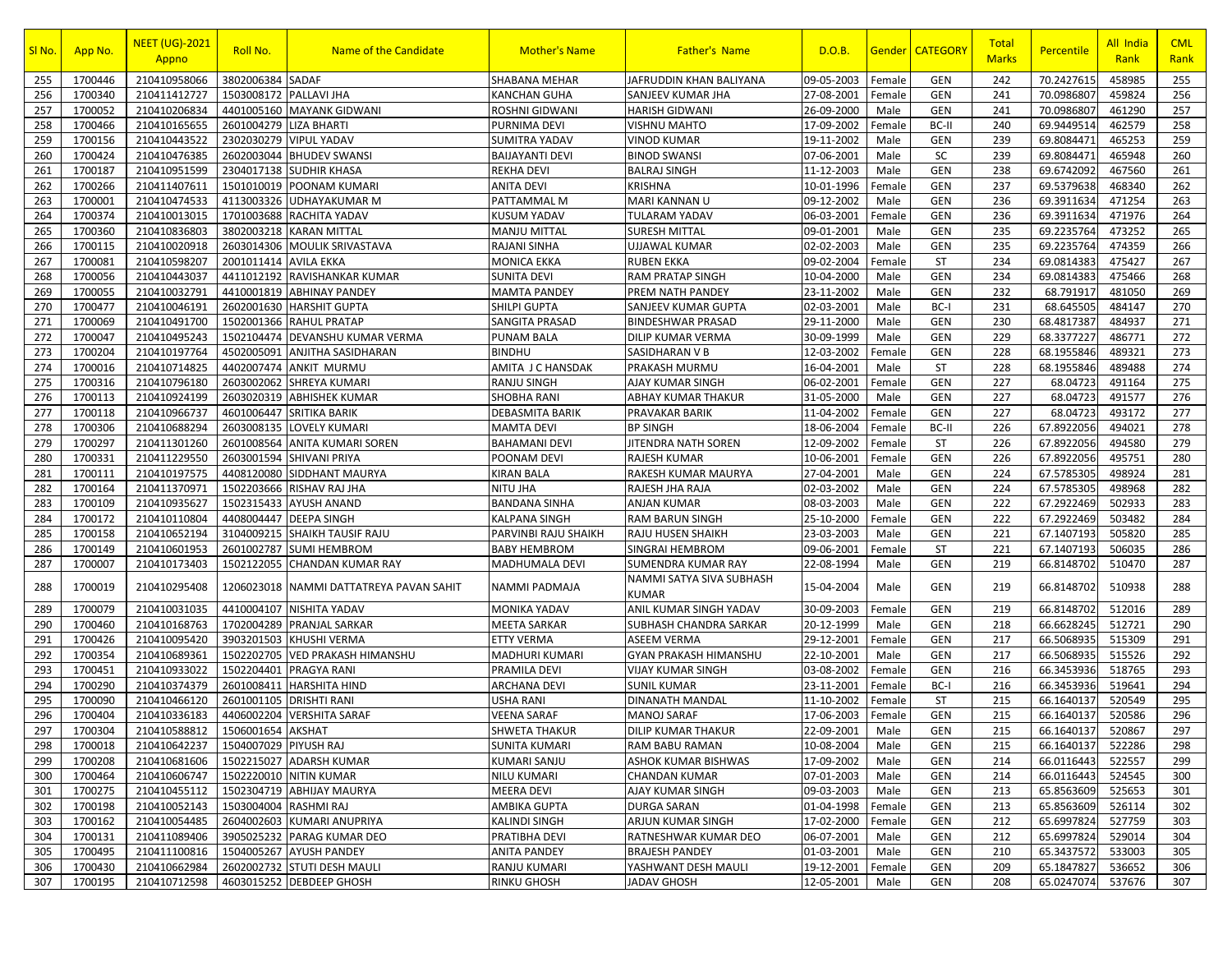| SI <sub>No.</sub> | App No. | <b>NEET (UG)-2021</b><br>Appno | Roll No.           | <b>Name of the Candidate</b>      | <b>Mother's Name</b>   | <b>Father's Name</b>                          | D.O.B.            |        | <b>Gender   CATEGORY</b> | Total<br><b>Marks</b> | Percentile | All India<br>Rank | <b>CML</b><br>Rank |
|-------------------|---------|--------------------------------|--------------------|-----------------------------------|------------------------|-----------------------------------------------|-------------------|--------|--------------------------|-----------------------|------------|-------------------|--------------------|
| 308               | 1700314 | 210410611556                   | 4602003192         | <b>SWATI KUMARI KISKU</b>         | SHILA KISKU            | <b>SANTOSH KUMAR KISKU</b>                    | 09-05-2001        | Female | ST                       | 208                   | 65.0247074 | 538919            | 308                |
| 309               | 1700425 | 210411341984                   | 1502210262         | <b>ANKIT KUMAR THAKUR</b>         | <b>MANJU MALA</b>      | AMRENDRA KUMAR THAKUR                         | 12-07-2004        | Male   | <b>GEN</b>               | 208                   | 65.0247074 | 539592            | 309                |
| 310               | 1700284 | 210410861992                   | 2303002132         | <b>RIYA</b>                       | <b>ANJU BALA</b>       | KULDEEP SINGH                                 | 10-03-2004        | Female | <b>GEN</b>               | 207                   | 64.8678051 | 541345            | 310                |
| 311               | 1700398 | 210410170599                   | 2603018159         | <b>SAKSHI NAYAN</b>               | CHITRA MISHRA          | VED PRAKASH MISHRA                            | 24-03-2002        | Female | GEN                      | 207                   | 64.8678051 | 541406            | 311                |
| 312               | 1700021 | 210410782006                   | 3602007218         | <b>ANISHA SAHU</b>                | NIRMALA SAHU           | ANIL KUMAR SAHU                               | 26-06-2001        | Female | <b>GEN</b>               | 205                   | 64.5190973 | 546351            | 312                |
| 313               | 1700033 | 210411289024                   | 3904002317         | <b>AYUSHI</b>                     | <b>SUNITA SINGH</b>    | AMRENDRA KUMAR SINGH                          | 02-01-2002        | Female | <b>GEN</b>               | 203                   | 64.1938958 | 551051            | 313                |
| 314               | 1700288 | 210410723814                   | 3002013289         | PREETI SHAKYA                     | MAYA DEVI SHAKYA       | SOBRAN SINGH SHAKYA                           | 07-06-1991        | Female | <b>GEN</b>               | 203                   | 64.1938958 | 551991            | 314                |
| 315               | 1700276 | 210411006810                   | 1402101324         | <b>MD TAHRIM ALFID</b>            | TAHMINA AHMED          | MD TAFAZZAL HUSSAIN                           | 17-01-2001        | Male   | <b>GEN</b>               | 202                   | 64.0309065 | 552990            | 315                |
| 316               | 1700329 | 210410726066                   | 2601005147         | <b>HARSH</b>                      | PRITI RANI             | ASHOK KUMAR PURBEY                            | 22-08-2001        | Male   | <b>GEN</b>               | 202                   | 64.0309065 | 554023            | 316                |
| 317               | 1700243 | 210410707718                   | 1502010254         | <b>SHRUTI ANAND</b>               | <b>ANJALI KUMARI</b>   | <b>VIKAS PASWAN</b>                           | 11-05-2002        | Female | <b>GEN</b>               | 201                   | 63.8614416 | 555481            | 317                |
| 318               | 1700066 | 210410499207                   | 2603012152         | SUBHASHIT KUMAR GOLU              | <b>REETA DEVI</b>      | <b>UDAY KUMAR SONI</b>                        | 05-12-1999        | Male   | BC-II                    | 201                   | 63.8614416 | 555803            | 318                |
| 319               | 1700051 | 210410706668                   | 3802009024         | <b>TANUSHREE BANSAL</b>           | ANU BANSAL             | KHUSHWANT BANSAL                              | 21-11-2003        | Female | <b>GEN</b>               | 199                   | 63.5059993 | 562647            | 319                |
| 320               | 1700044 | 210410700238                   | 4601008010         | SHIVANGI VERMA                    | SARITA VERMA           | ANJAY KUMAR VERMA                             | 11-04-2003        | Female | <b>GEN</b>               | 199                   | 63.5059993 | 563296            | 320                |
| 321               | 1700258 | 210410611328                   | 2603014358         | <b>ADARSH AKSHAT</b>              | <b>NEETU PRASAD</b>    | DILIP KUMAR PRASAD                            | 24-09-2000        | Male   | BC-I                     | 196                   | 62.9904168 | 569287            | 321                |
| 322               | 1700467 | 210411277330                   | 3605001237         | <b>BISWANATH DAS</b>              | <b>NIRMALA DAS</b>     | ABHAYA KUMAR DAS                              | 27-07-2002        | Male   | <b>GEN</b>               | 196                   | 62.9904168 | 571030            | 322                |
| 323               | 1700372 | 210410475717                   | 1501011283         | <b>ADITI ANAND</b>                | <b>SUNITA KUMARI</b>   | ARVIND KUMAR SINHA                            | 13-06-2004        | Female | <b>GEN</b>               | 195                   | 62.7918768 | 573240            | 323                |
| 324               | 1700370 | 210411042346                   | 3805002587         | <b>HIMANSHI GUPTA</b>             | <b>MAMTA GUPTA</b>     | NIKHIL GUPTA                                  | 08-05-2003        | Female | <b>GEN</b>               | 195                   | 62.7918768 | 574305            | 324                |
| 325               | 1700401 | 210410800817                   | 3003010128         | <b>RIDDHI BISWAS</b>              | TEENA BISWAS           | KAJAL KUMAR BISWAS                            | 19-10-2000        | Female | <b>GEN</b>               | 194                   | 62.6222825 | 574681            | 325                |
| 326               | 1700417 | 210410152118                   | 2602004222         | <b>TRISHA OJAL TOPPO</b>          | SANGITA KERKETTA       | <b>SAMIR TOPPO</b>                            | 29-10-1999        | Female | ST                       | 194                   | 62.6222825 | 574924            | 326                |
| 327               | 1700174 | 210410095467                   | 3115026229         | <b>DEVYANI PATRA</b>              | <b>GEETHA PK</b>       | RAMAKANTA PATRA                               | 30-04-2003        | Female | <b>GEN</b>               | 194                   | 62.6222825 | 575110            | 327                |
| 328               | 1700102 | 210410061631                   | 4606001527         | PRATIM KR SADHUKHAN               |                        | MADHUMITA SADHUKHAN PRASANTA KR SADHUKHAN     | 15-03-2003        | Male   | <b>GEN</b>               | 192                   | 62.2784961 | 580776            | 328                |
| 329               | 1700136 | 210410141743                   | 2603005510         | <b>OM KUMAR</b>                   | TAPESHWARI DEVI        | DEVLAL KUMAR MAHTO                            | 31-12-2000        | Male   | BC-II                    | 192                   | 62.2784961 | 582099            | 329                |
| 330               | 1700366 | 210411140982                   | 4604005407         | <b>SOURAV DEY</b>                 | <b>MANDIRA DEY</b>     | <b>ASHOKE DEY</b>                             | 09-08-2001        | Male   | GEN                      | 191                   | 62.1023614 | 582879            | 330                |
| 331               | 1700469 | 210410085783                   | 1502207164         | DIVYANSHU NANDAN                  | PRAKRITI KUMARI        | KUMAR KRISHNNANDAN                            | 26-02-2003        | Male   | <b>GEN</b>               | 190                   | 61.8878916 | 586417            | 331                |
| 332               | 1700176 | 210410380750                   | 2603001604         | ARSH                              | KUMARI POONAM          | SANJAY KUMAR                                  | 20-08-2000        | Male   | <b>GEN</b>               | 190                   | 61.8878916 | 586756            | 332                |
| 333               | 1700471 | 210410707264                   | 2001106314         | PRANAV RAJ                        | NAMITA ANAND           | <b>PANKAJ KUMAR</b>                           | 04-12-2001        | Male   | GEN                      | 189                   | 61.7127283 | 589271            | 333                |
| 334               | 1700504 | 210410147010                   | 4410001029         | <b>TANYA SINGH</b>                | ARCHANA KUMARI         | CHANDRASHEKHAR AZAD                           | 28-01-2002        | Female | <b>GEN</b>               | 189                   | 61.7127283 | 590206            | 334                |
| 335               | 1700173 | 210410028535                   | 2603008579         | <b>DIVYANSHU BESRA</b>            | <b>SUMITRA KUMARI</b>  | RAM CHANDRA BESRA                             | 01-04-2003        | Male   | <b>ST</b>                | 188                   | 61.5360756 | 593684            | 335                |
| 336               | 1700026 | 210410464418                   | 3903129289         | <b>MAMTA LAMBA</b>                | <b>MANGLI DEVI</b>     | <b>GANPAT LAL LAMBA</b>                       | 01-05-2002        | Female | <b>GEN</b>               | 186                   | 61.1718912 | 597124            | 336                |
| 337               | 1700011 | 210410481163                   | 4409004522         | <b>VINAYAK KAUSHIK</b>            | PREETI SHARMA          | <b>SANJAY KAUSHIK</b>                         | 16-10-2002        | Male   | <b>GEN</b>               | 185                   | 60.9536008 | 602417            | 337                |
| 338               | 1700415 | 210410361437                   | 1701005401         | <b>DEEVITA SWARNKAR</b>           | RENU SWARNKAR          | RAMESH KUMAR SWARNKAR                         | 30-10-2001        | Female | GEN                      | 184                   | 60.772221  | 603731            | 338                |
| 339               | 1700035 | 210410049737                   | 2001113327         | YASHITA                           | <b>MANJU PANCHAL</b>   | JAIKESH KUMAR                                 | 19-01-2004        | Female | <b>GEN</b>               | 184                   | 60.772221  | 603980            | 339                |
| 340               | 1700242 | 210410691594                   | 2001209059         | <b>MUSKAN PRASAD</b>              | ASHA PRASAD            | SHANKAR BHAGWAN PRASAD                        | 01-05-2000        | Female | <b>GEN</b>               | 182                   | 60.3987766 | 608968            | 340                |
| 341               | 1700238 | 210410102731                   | 1502004155         | <b>RITIKA RAJ</b>                 | VISHAKHA KUMARI        | JYOTINDRA PRASAD SINGH                        | 04-01-2001        | Female | <b>GEN</b>               | 182                   | 60.3987766 | 610984            | 341                |
| 342               | 1700339 | 210410470040                   | 2601001195         | <b>ADITYA</b>                     | <b>SUJATA SINGH</b>    | MAHESH KUMAR SINGH                            | 01-08-2002        | Male   | <b>GEN</b>               | 180                   | 59.9726862 | 614761            | 342                |
| 343               | 1700436 | 210411572316                   | 2601004550         | <b>DIVYA PRASAD</b>               | SANGITA DEBI           | SACHCHIDANAND PD                              | 04-01-2003        | Female | BC-II                    | 180                   | 59.9726862 | 617693            | 343                |
| 344               | 1700024 | 210410333370                   | 4410009027         | <b>NANDAN</b>                     | RANJANA THAKUR         | RAMAN KUMAR THAKUR                            | 05-07-2002        | Male   | <b>GEN</b>               | 179                   | 59.7817873 | 620060            | 344                |
| 345               | 1700434 | 210411129457                   | 1502220328         | <b>KUMARI SIMRAN</b>              | ANURADHA SINGH         | JAI KUMAR SINGH                               | 23-06-1998        | Female | <b>GEN</b>               | 178                   | 59.5881687 | 621131            | 345                |
| 346               | 1700034 | 210411226951                   | 2203001092         | PANDYA ADITI PULIN                | <b>MATANGI PANDYA</b>  | PULIN PANDYA                                  | 19-08-2003        | Female | <b>GEN</b>               | 178                   | 59.5881687 | 622771            | 346                |
| 347               | 1700083 | 210410135485                   | 2001213147         | CHETNA KALSHYAN                   | RAJNI KALSHYAN         | PRADEEP KUMAR KALSHYAN                        | 17-06-2001        | Female | <b>GEN</b>               | 178                   | 59.5881687 | 622949            | 347                |
| 348               | 1700067 | 210410538978                   | 4608015345         | <b>ANKITA BANERJEE</b>            | <b>TUNTUN BANERJEE</b> | PALLAB KR BANERJEE                            | 16-06-2002        | Female | <b>GEN</b>               | 177                   | 59.3925426 | 626382            | 348                |
| 349               | 1700337 | 210411211300                   | 1502001167         | <b>SINTU KUMAR</b>                | KUMARI SUPRIYA         | <b>RAKESH KUMAR</b>                           | 25-03-2001        | Male   | <b>GEN</b>               | 177                   | 59.3925426 | 626409            | 349                |
| 350               | 1700283 | 210410884496                   |                    | 2603012066 ESHA VISHWAKARMA       | <b>BHARTI DEVI</b>     | DHIRAN VISHWAKARMA                            | 27-09-2003 Female |        | GEN                      | 176                   | 59.1953625 | 628422            | 350                |
| 351               | 1700438 | 210410386476                   |                    | 4602003245 GOURAV GOSWAMI         | PRATIMA GOSWAMI        | PARESH KUMAR GOSWAMI                          | 16-05-1999        | Male   | GEN                      | 175                   | 58.9507814 | 631317            | 351                |
| 352               | 1700183 | 210410050681                   | 2601001922         | <b>APURVA JAYA</b>                | SHOVA SAHA             | PRAKASH KUMAR SAHA                            | 30-08-2002        | Female | BC-II                    | 175                   | 58.9507814 | 631645            | 352                |
| 353               | 1700107 | 210410753491                   | 3102003180         | LOTHE PRANAV PRASHANT             |                        | VARSHA PRASHANT LOTHE PRASHANT KASHIRAM LOTHE | 20-05-2002        | Male   | <b>GEN</b>               | 175                   | 58.9507814 | 632264            | 353                |
| 354               | 1700197 | 210410694934                   | 1502106184         | <b>ABHISHEK ANAND</b>             | <b>BABITA SAH</b>      | AMAR NATH SAH                                 | 25-03-2001        | Male   | <b>GEN</b>               | 175                   | 58.9507814 | 632293            | 354                |
| 355               | 1700218 | 210410247014                   | 2603006534 NISHITA |                                   | KIRAN PRAKASH          | SANJAY PRAKASH                                | 25-03-2000        | Female | SC                       | 174                   | 58.7528889 | 636044            | 355                |
| 356               | 1700013 | 210410360273                   |                    | 2602002319 ISHTIYAQUE ALAM ANSARI | SHAMIMA KHATOON        | MD ASLAM ANSARI                               | 17-01-1998        | Male   | BC-I                     | 173                   | 58.5600473 | 637348            | 356                |
| 357               | 1700500 | 210411445156                   |                    | 1503007225 SUPRIYA JIGYASU        | RINKU DEVI             | JAIKUMAR JIGYASU                              | 28-07-2001        | Female | <b>GEN</b>               | 173                   | 58.5600473 | 637671            | 357                |
| 358               | 1700362 | 210410689990                   |                    | 1502301162 RIMA KUMARI            | PRABHA DEVI            | <b>SUNIL KUMAR SINGH</b>                      | 02-06-1997        | Female | GEN                      | 173                   | 58.5600473 | 638327            | 358                |
| 359               | 1700138 | 210410432935                   |                    | 1502212414 RISHIKA SINGH          | <b>VAIJANTI DEVI</b>   | RAJESH KUMAR SINGH                            | 19-06-2001        | Female | <b>GEN</b>               | 173                   | 58.5600473 | 639838            | 359                |